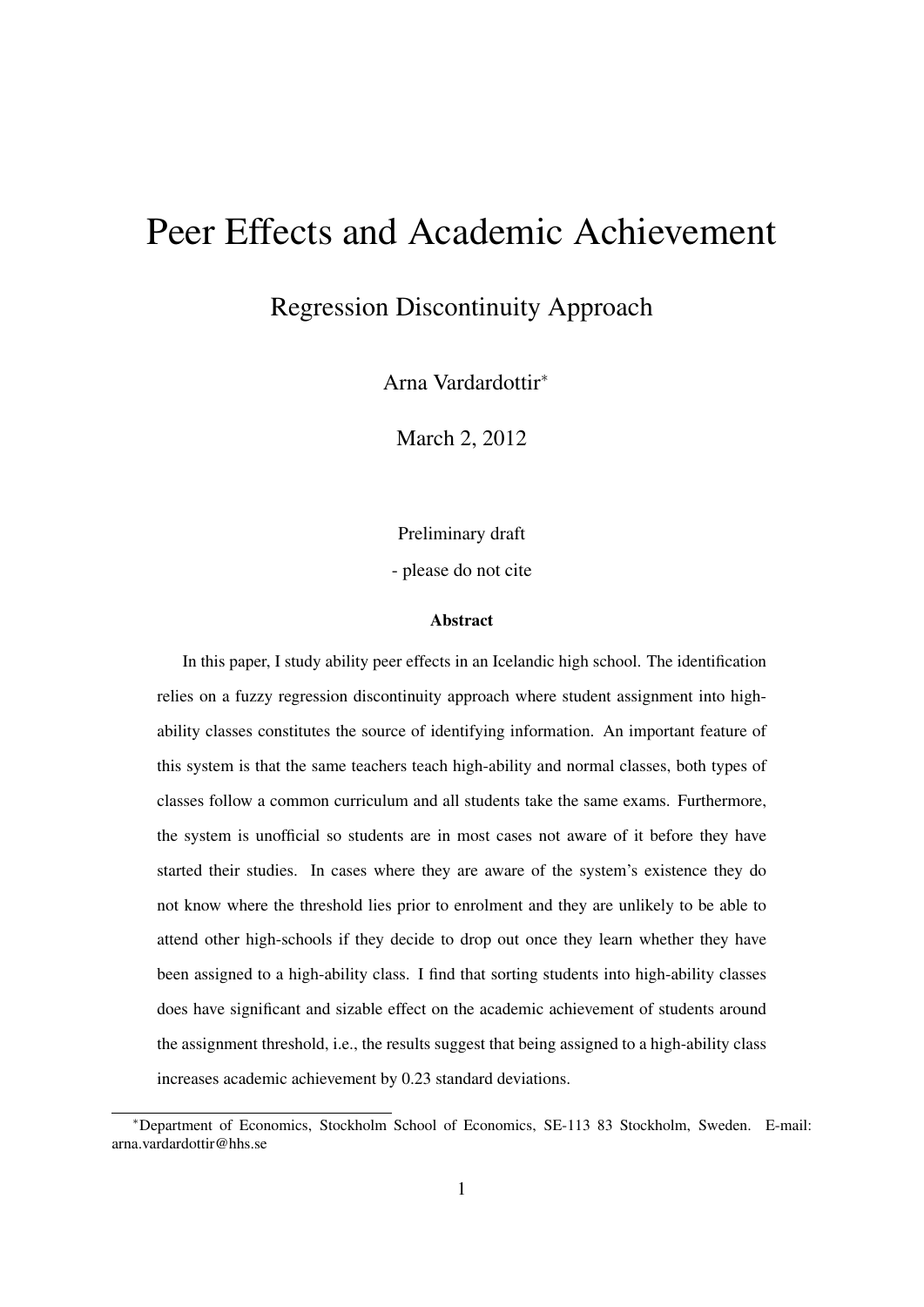## 1 Introduction

Peer effects in education are generally accepted to be of importance. Despite this belief there is no general consensus on the direction of the effect peers have on one another. Different theories attempt to explain this and according to some of them the average ability of classmates has detrimental effect on one's schooling outcomes while others imply that it enhances ones achievements (Marsh, 2005). Furthermore, the exact causal mechanism of peer effects in education is also ambiguous. One possible, and most direct, channel for peer effects is that students instruct each other. Other possible channels are for instance classroom disruption and classroom atmosphere. Students could also be indirectly affected by their peers. This can for instance come about through the way teachers react to different groups of students. Another possibility is if students are sorted into classes based on their ability it might allow teachers to match instructions more closely to students needs because of more homogenous group, which would benefit all students. However, my primary purpose with this paper is to establish empirically the existence and direction of peer effects but not to distinguish the channels by which peer effects operate.

In recent years the estimation of peer effects in schools has received much attention. Several studies have provided important findings about these effects in different circumstances. Among the studies finding that students benefit from being around high-achieving peers are Hoxby (2000), Sacerdote (2001), Zimmerman (2003), McEwan (2003), Groux and Maurin (2006), Hoxby and Weingarth (2006), Graham (2008), and Ammermueller and Pischke (2009).

In this paper I examine the effects of the ability of a student's classmates on her academic success in her first year of college, i.e., I explore whether better academic qualifications of a student's classmates can cause an effect on achievement. The problem when it comes to estimating peer effect is that, as the saying goes, birds of feather flock together<sup>1</sup>, and the same applies to students. College students self-select their friends and they are likely to select friends whose unobservable characteristics are systematically related to theirs. Even when students do

<sup>&</sup>lt;sup>1</sup>The saying describes the tendency of individuals to associate with others who are similar to themselves, a phenomenon known as homophily.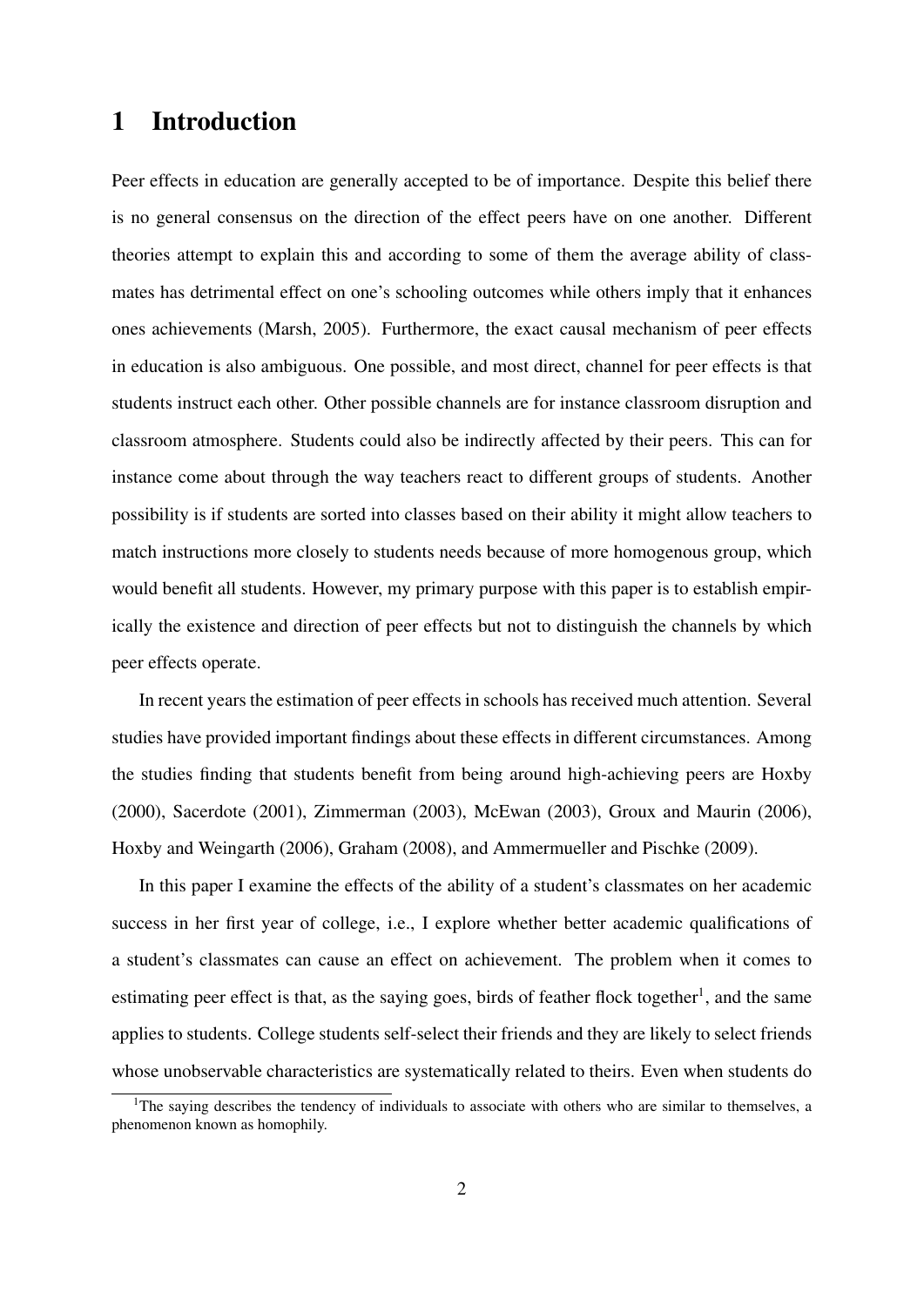not select their peers entirely voluntary there can be a relation between their characteristics. If a student decides, for instance, to enroll in a demanding course that is non-compulsory his classmates will probably have similar characteristics. Most high-school and college students choose their peers and therefore it is difficult to estimate peer-effects in most higher-education settings. In situations where students choose their own peers we are subject to the reflection problem, i.e., if a student's peers have unobserved characteristics that are systematically related to her own, estimation of peer effects cannot be given a causal interpretation. If, for instance, a smart student tends to choose smart peers then it is not feasible to statistically distinguish between the effects of the students intelligence and the effect of peers intelligence. In this paper I address this problem by employing a regression discontinuity (RD) design where student assignment into high-ability (HA) classes constitutes the source of identifying information. The basic intuition behind this approach is that, in the absence of program manipulation, students just below the treatment-determining grade cutoff should provide valid counterfactual outcomes for students just above the cutoff, who were assigned to HA classes.

I use data on 5 years of entering students at an Icelandic high school to test for peer effects among classmates. The outcome variable of interest is the academic achievement measured by the end of first year. There are approximately 270 incoming students each year that are divided into 10 classes out of which 3-4 classes are HA classes but the rest of the students are randomly assigned to normal classes. The system is not official so prior to enrolment students and their parents are, in most cases, not aware of the fact that streaming into classes will take place. Furthermore, once students learn wheather they are in a normal or HA class their outside options are rather limited if they decide to drop out. They will most likely have to wait at least one semester to get into another one and for a whole year in order to get into the most soughtafter high-school. Also, the school under consideration has always been among the most-sought after schools in Iceland and it has always been considered to be a good signal of high-academic ability to have graduaded from there. Since it will be difficult for students to get as good a signal of their academic ability at another high-school at this point in time it is difficult to see why students would be willing to drop out and thereby let go of this signal because they did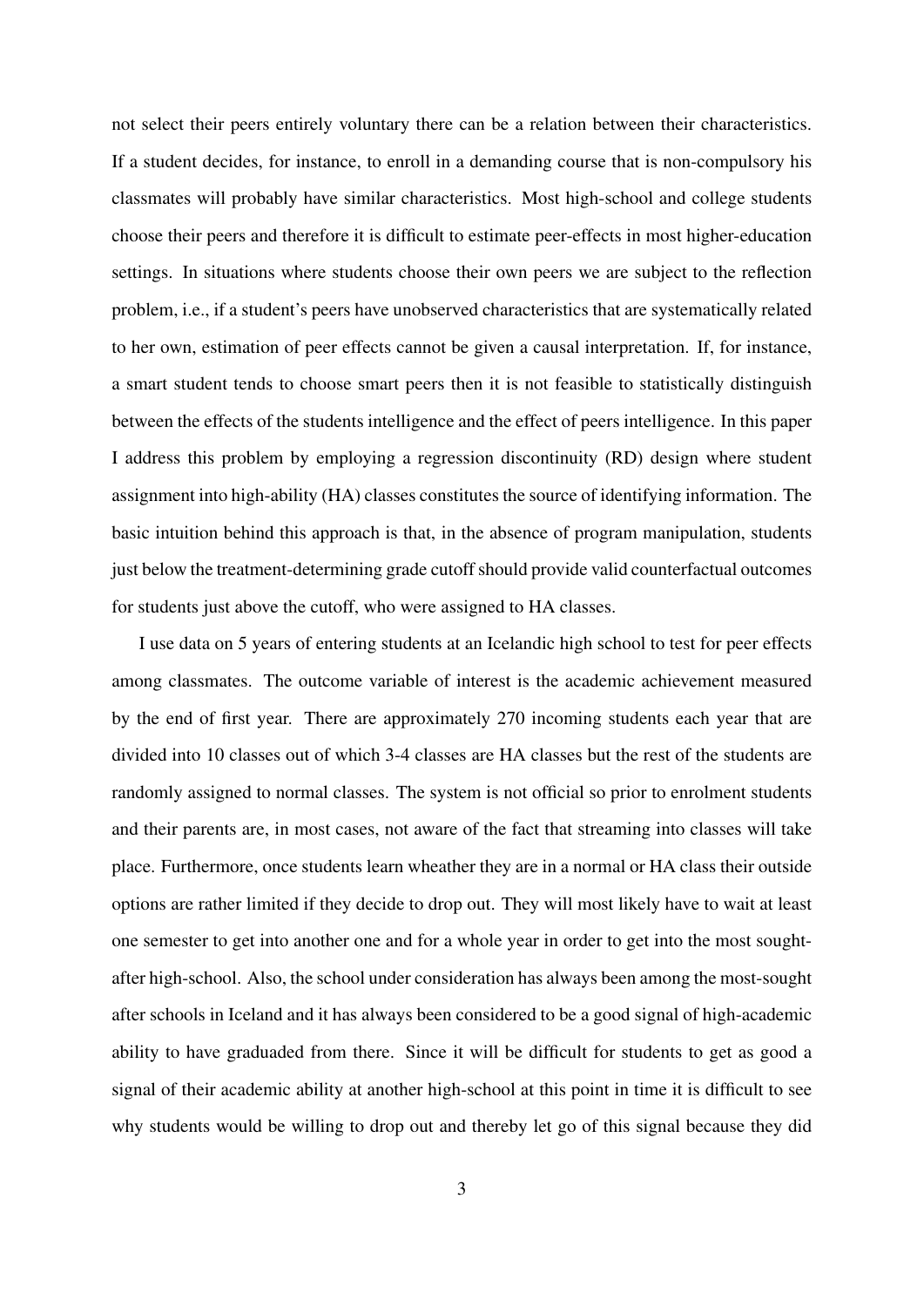not get into a HA class. The same teachers teach normal classes and HA classes, they cover the same material and all students take the same exams. Selection into classes is mostly based on students' assignment grades, defined as the average of their results in Mathematics, Icelandic, English and Danish on the standardized tests for  $10^{th}$  grade and their school grades in these subjects. The probability of being assigned to a HA class therefore jumps at the  $60^{th}$  or  $70^{th}$ percentile of the assignment grade, depending on which year we consider, and therefore I use a fuzzy RD design to test for peer effects, i.e., whether being assigned to a HA will affect one's grades.

Using a RD approach I restrict the estimation to the discontinuity in the assignment probability for a HA class since this will essentially result in a randomized experiment, i.e., I compare outcomes for the students whose grades are just below and just above this  $60^{th}$  or  $70^{th}$ percentile threshold since they on average will have similar characteristics except for the treatment. Students just above and just below the threshold are therefore treated as the treatment and control group, respectively. Those students slightly below the threshold provide the counterfactual outcomes for the students slightly above since the treatment status is randomized in a neighborhood of the threshold. Jumps in the relationship between assignment grade and grades by the end of the first year in the neighborhood of the HA class threshold can therefore be taken as evidence of a treatment effect. Due to the drawback of the discontinuity approach that there are usually few observations around the discontinuity most researchers apply the control function approach in practice. I will follow the same strategy in this paper.

The contribution of this paper is twofold. First, the way I measure peer ability is an improvement over existing studies. The majority of previous empirical evidence on ability peer effects in education comes from studies that are either based on data that does not include class identifiers or they examine the effect of academic ability of peers without having direct measures of their academic ability but rely instead on background characteristics as proxies for this. Since students spend a relatively big part of their time in class their classmates are very likely to be significantly influenced by their classmates. It is therefore very important to be able to identify this group. To the best of my knowledge, this is the first paper that is both able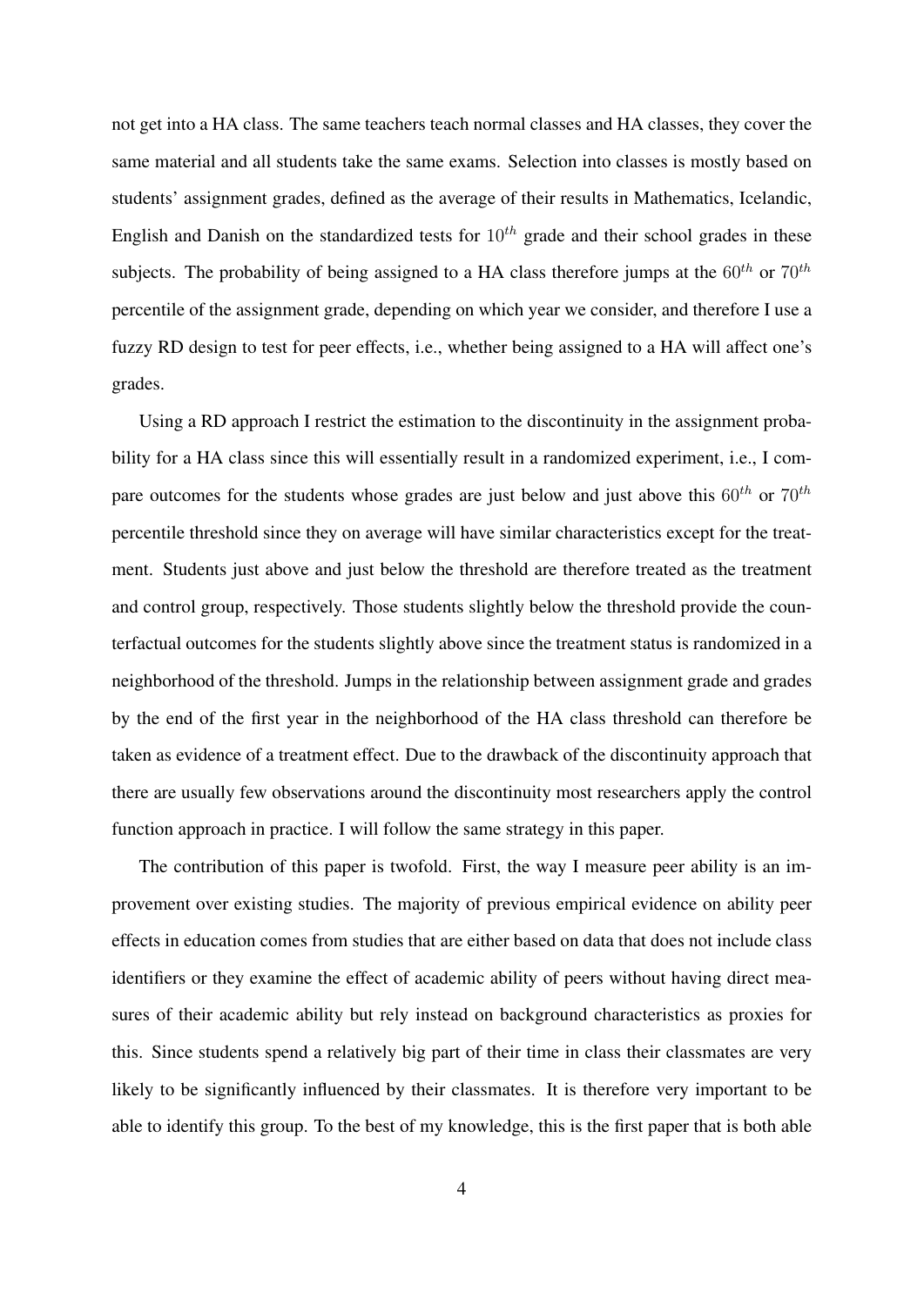to identify classmates and measure peer ability directly using their test scores from national and school exams at the end of the  $10^{th}$  grade. Second, I am not aware of any other study that pursues a fuzzy regression discontinuity strategy to extract the causal impacts of peers ability on achievement. However, Bui, Craig and Imberman (2011) have applied the same method to estimate the effects of gifted and talented services on students, i.e., they estimate combined effect of better peers, higher quality teachers and a change in curriculum. The big advantage of the setting of this paper over their setting is how clean the treatment is, the only difference between the normal and HA classes is the quality of peers since they are taught by the same teachers, they follow a common curriculum and take the same exams.

I find that assigning students to a class with students that are on average of higher ability in comparison to a class where students are on average of lower ability has a positive and significant effect on their academic performance. Specifically, my results suggest that increasing academic ability of peers by one standard deviation increases one's own academic performance by approximately 0.42 standard deviations. Visual results also provide evidence that academic achievement, as measured by spring exam results or year grade results, is affected by being assigned into a HA class and therefore fit with the estimates obtained.

The rest of the paper is organized as follows. In the next section I describe the institutional background and the dataset. Section 3 describes the identification strategy and discusses problems that come up when measuring the causal peer effect. Section 4 reports the main results while section 5 presents concluding remarks.

# 2 Previous Literature

When identifying the causal effect of peer ability on educational outcomes two issues are particularly challenging. First, students self-select their friends and they are likely to select friends whose unobservable characteristics are systematically related to theirs, i.e., the ability of peers is not exogenous to one's own ability and characteristics. If all observable and unobservable factors that determine educational achievements and individual sorting are not accounted for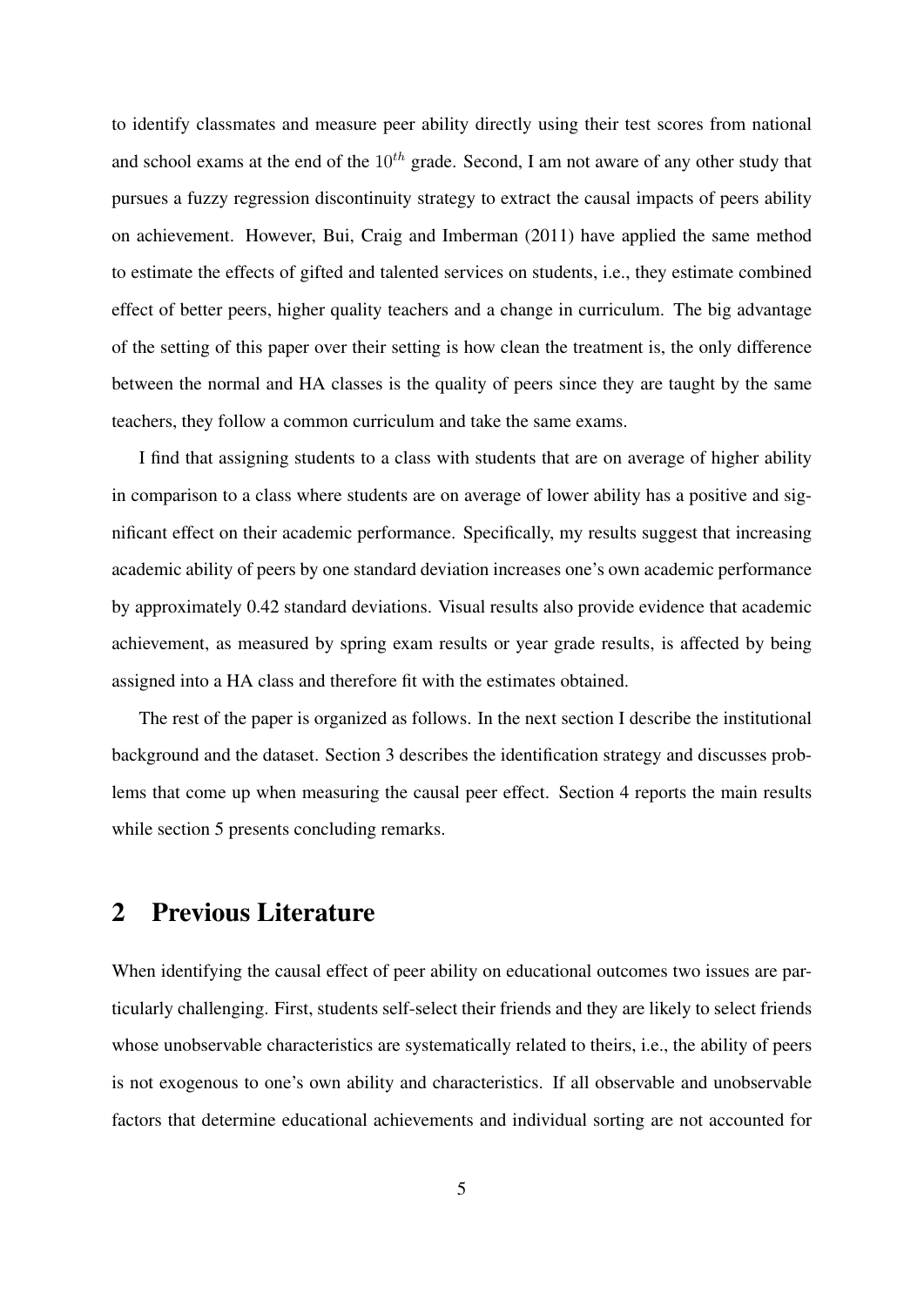this will result in biased estimates of classroom peer effects. Second, it is difficult to identify the reason for why students who belong to the same group tend to behave similarly. In a pioneering study, Manski (1993) distinguishes between endogenous effects, correlated effects and exogenous (or contextual) effects that all could explain this phenomenon. It could be that similar behavior can be explained by endogenous effects, wherein the propensity of a student to do well varies with the prevalence of high academic achievement in the group. Similar behavior within groups could also stem from correlated effects, wherein individuals in the same group tend to behave similarly because they face similar environments and have similar personal characteristics. Lastly, the reason for similar group behavior could be exogenous effects, wherein individuals in the same group tend to behave similarly because of exogenous characteristics to the group.

One remedy is to randomly assign students to peer groups or assigning students into groups based only on measurable characteristics that can serve as controls in estimation. In recent years several studies have exploited random assignment to groups to overcome the reflection problem and identify the causal effect of peers' ability. For example, Sacerdote (2001) and Zimmerman (2003) present evidence on ability peer effects in college based on randomly paired roommates in university housing at Dartmouth College and Williams College, respectively. Sanbonmatsu et al. (2004) exploit a randomized housing mobility experiment in the US to identify the effect of neighbouhood characteristics on student school outcomes. They find that being given the option to move to a better neighborhood had zero and insignificant effect on students' educational performance. Graham (2008) exploits the random assignment in the STAR class size experiment in Tennessee to examine the effect of peer quality on kindergarten achievement. He pursues an identification strategy based on the fact that peer quality variance is greater across the subset of small classes than it is across larger ones and class type therefore provides a plausible source of exogenous variation in peer quality variance. However, random class assignment is not that common in higher education, so using this method to test for ability peer effects is seldom feasible and researchers must therefore resort to other methods to identify a causal effect of peers' ability in observational studies.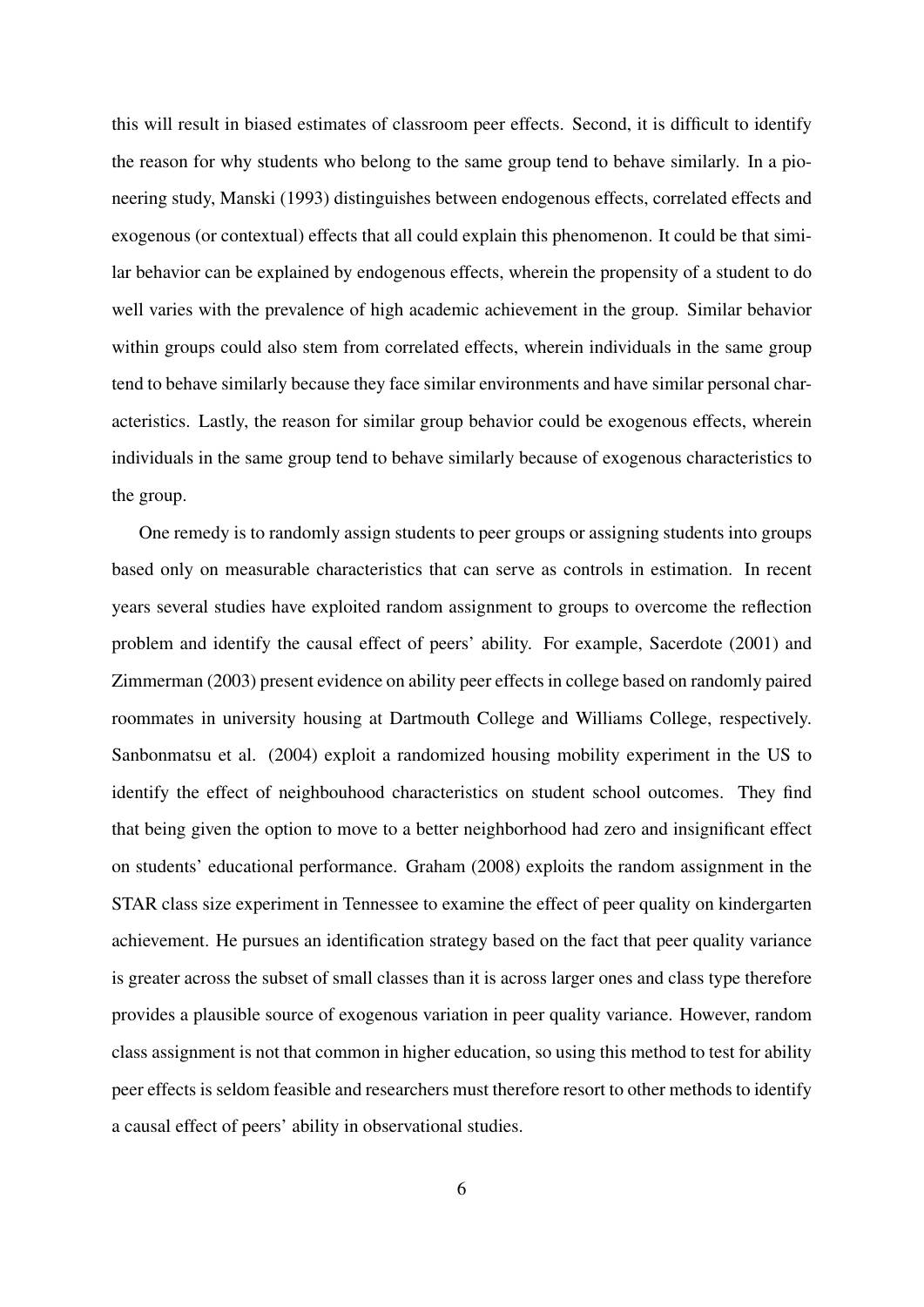Other approaches are certainly on offer. Hoxby (2000) exploits exogenous variation in peer composition in adjacent years at the school grade-level in elementary schools in Texas. McEwan (2003) studies peer effects among eighth graders in Chile using a school fixed effect approach. Hanushek et al. (2003) rely on a student and school-by-grade fixed effects strategy and uses previous peer achievement as a measure of peer-group ability in order to eliminate the problem of simultaneity. Ammermueller and Pischke (2009) investigate peer effects in primary schools in several European countries, including Iceland, by employing a school fixed effect strategy and use the number of books at home as their peer group measure. Lavy, Silva and Weinhardt (2009) pursue an alternative identification strategy and analyze whether there is systematic correlation between variation in subject outcomes for a student and the variation in subject ability of his peers. Schindler Rangvid (2007) uses the Danish subsample of the PISA data to analyze school composition effect on student outcomes and employs a comprehensive set of controls from Danish register data in order to control for endogeneity in school choice. Schneeweis and Winter-Ebner (2007) use the Austrian subsample of the PISA data and employ school type fixed effects and school fixed effects to estimate peer effects. Groux and Maurin (2007) investigate whether teenagers in France are influenced by their neighbors relying on an instrumental variable approach, using neighbors' dates of birth to identify the effect of neighbors' early educational advancement on an adolescent's performance at school. Duflo, Dupas and Kremer (2008) use experimental data from Kenya where schools are randomly assigned to being tracking or non-tracking. They find positive effects on the academic achievement of students who were randomly assigned to academically stronger peers in the non-tracking schools. Compared to students in non-tracking schools, students in tracking schools scored substantially higher on exams after 18 months. A reasonable interpretation would be that there is a positive direct effect of peers quality and also an indirect effect, operating through teacher behavior. However, this context that may have limited applicability for education systems in developed countries. The indirect effect, stemming from the fact that teachers are able to teach at a level more appropriate to the average student, will very likely not be the same in developed countries where student heterogeneity is not as great.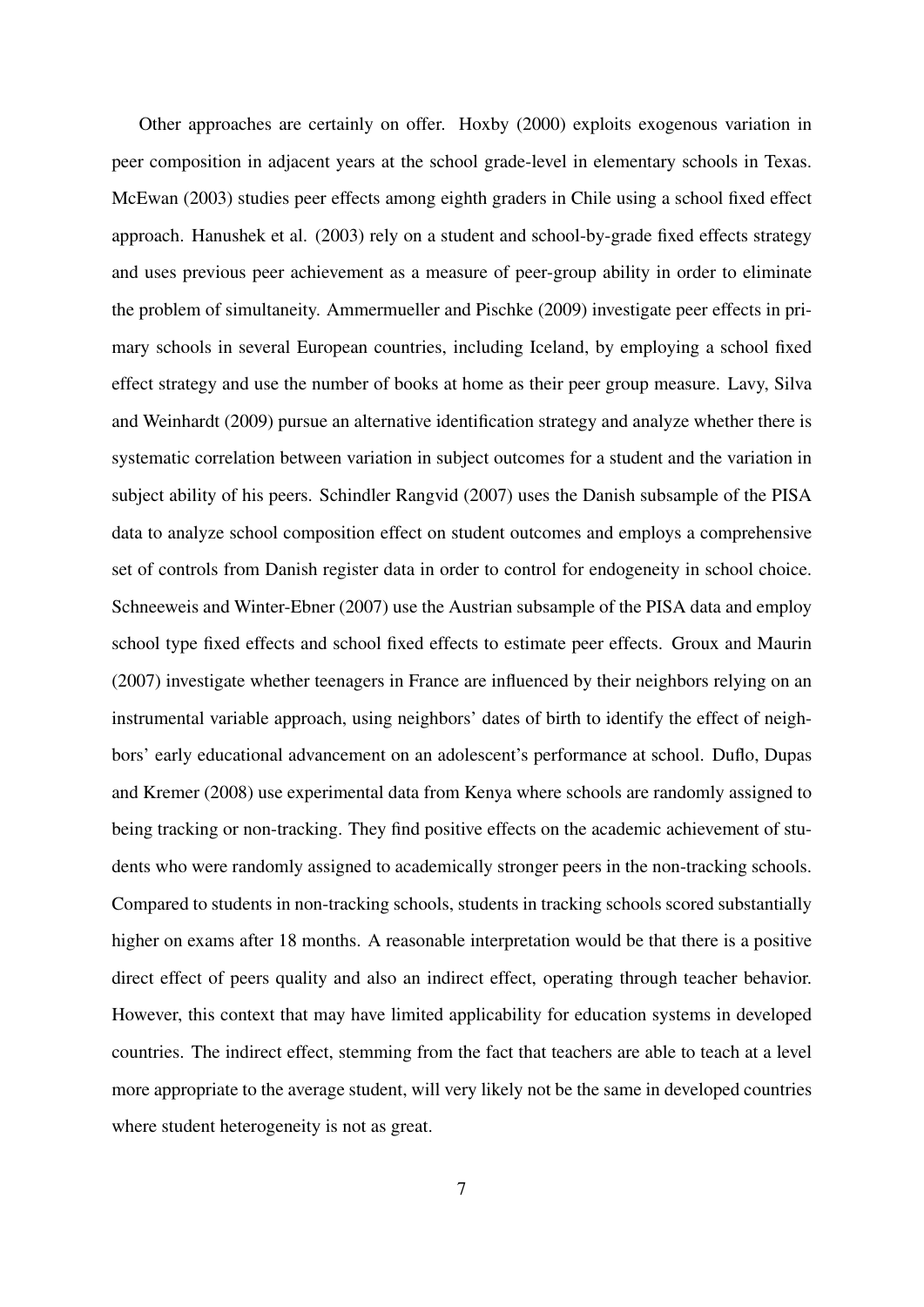The previous literature finds peer effects in education ranging from close to zero (Sanbonmatsu et al., 2004), to about 0.50 standard deviations (Hoxby, 2000; Boozer and Cacciola, 2001). In studies where it was possible to identify classmates, peer effects were found to be of somewhat greater magnitude than those who could only identify peers by school-grade, suggesting that studies do not identify classmates are possibly missing out on information on the "real" reference group of a student. The critical point in measuring the influence of peers is to identify the "real" peers. Keeping in mind that students spend a relatively big part of their time in class it seems to be a credible assumption that their classmates are a good proxy of their group of peers. However, in some cases there can be significant variation between classes within school-grades and hence the assumption that school grade peers are a good proxy of classmates can be quite strong.

#### 3 The dataset

I use data on 5 years of entering students at the Commercial College of Iceland in Reykjavik to test for ability peer effects among classmates. Compulsory education in Iceland is organized in a single structure system, i.e., primary and lower secondary education belong to the same school level, and generally take place in the same school. The law concerning compulsory education stipulates that education shall be mandatory for children and adolescents between the ages of six and sixteen. Upper secondary education is not compulsory, but anyone who has completed compulsory education has the right to enter a course of studies in an upper secondary school. Students are usually 16-20 years of age. General academic education is primarily organized as a four-year course leading to a matriculation examination ('stúdentspróf'). At the time under consideration, students had to take standardized exams in Mathematics, Icelandic, English and Danish by the end of the  $10^{th}$  grade in order to get into an upper secondary school. The grades from these exams and their grades from their primary school determined into which school they got.

The data set consists of 1353 students, 644 female and 709 male. The Commercial Col-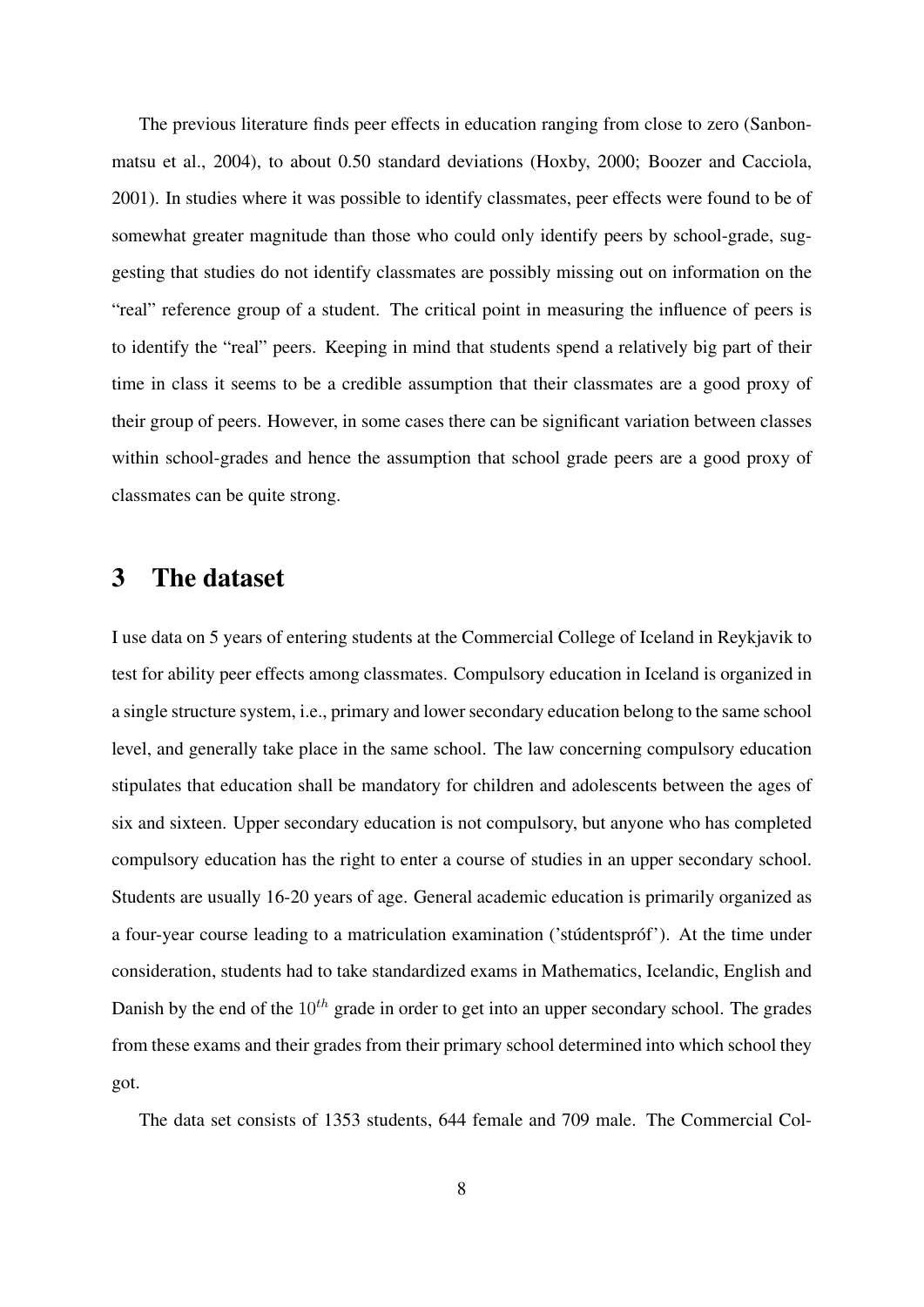lege of Iceland is a four-year senior high school / college for students who have completed the Icelandic compulsory education. In their first year all students follow a common curriculum. At the end of their second year students receive the Commercial Diploma which corresponds roughly to A-levels in the United Kingdom and the High School Diploma in the United States. During the remaining two years of their four-year program, students complete their matriculation examination. These two years could be considered comparable to two years of study at an academic college, for example equivalent to two years of university-level foundation courses in an American junior college.

Selection into classes is mainly based on students' assignment grades, defined as the average of their results in Mathematics, Icelandic, English and Danish on the standardized tests for students in the  $10^{th}$  grade and their school grades in these subjects. There are approximately 270 incoming students each year and they are assigned to 10 different classes, where each class spends the entire school day together. Students are assigned to 3-4 HA classes (depending on the year) or to normal classes. Students above the  $60^{th}$  or  $70^{th}$  percentile threshold (depending on which year we consider) are much more likely to end up in HA classes than those below it. Students are randomly assigned into classes within each class-type. The only difference between being assigned to a normal class and a HA class is therefore that HA classes have peers of higher academic ability. In particular, the same teachers teach normal classes and HA classes. Specifically, each year every teacher teaches usually a couple of classes within each grade a specific subject and school authorites make sure that teachers that teach HA classes also teach normal classes. Furthermore, all classes cover the same material and they take the same exams. However, I do not have data on teachers so I cannot show it explicitly that both types of classes are taught by the same teacher. The reason why the assignment threshold differs by year is that in 1995-1997 there were 3 HA classes out of 10 classes in total and in 1998-1999 there were 4 HA classes out of 10. The outcome variable of interest is students' academic achievement of which I have 2 measures. The first is the normalized average grade from all the spring exams. The second measure is their normalized year grade that is based on all grades on hand-in assignments, quizzes and Christmas exams. In addition I have information on from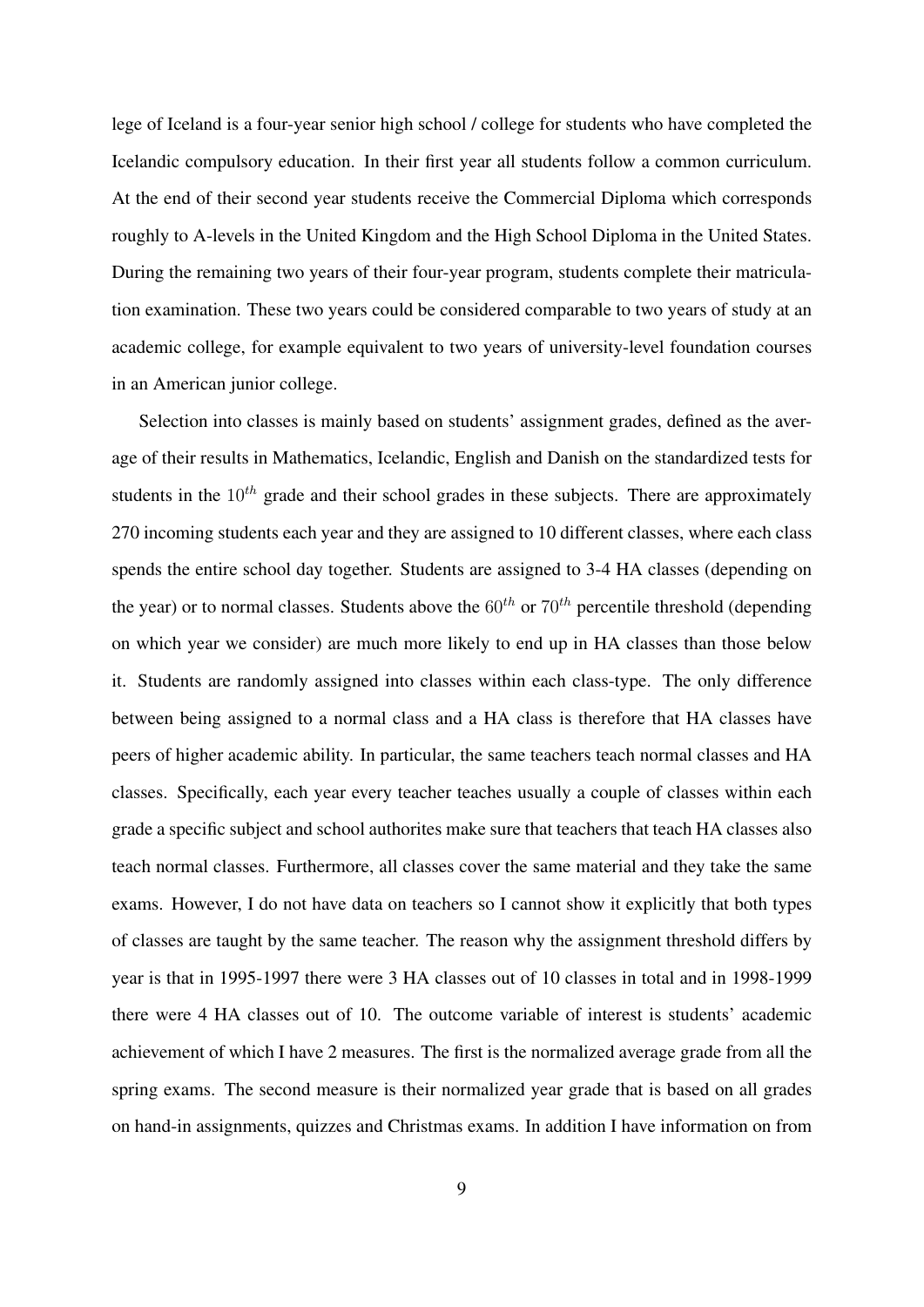which school students come, in which neighborhood they live and their year of birth. Tables (1) and (2) show the assignment grades and normalized assignment grades, respectively, for all the classes. Table (3) then shows the number of students in each class, where classes within each year are ranked according to their average assignment grade. Lastly, Table (4) shows the sex ratios of the classes, defined as the number of female students divided by the total number of students, where classes within each year are ranked according to their average assignment grade.

Tracking into HA classes can be used to identify the effect of peers because the rule induces a discontinuity in the relationship between assignment grade and class average grade at the assignment threshold. Since the discontinuity is the source of identifying information, some of the analysis that follows is restricted to students with assignment grades in a range close to the discontinuity point. Table (5) shows descriptive statistics for one such discontinuity sample, defined to include only students whose transformed assignment grade,  $a_{itc} - s_t$ , are in the interval [-0.5 , 0.5]. Slightly more than half of the students have assignment grades in this range. Table (6) shows descriptive statistics for the full sample. Comparison of the tables shows that the average characteristics of the classes in the discontinuity sample, except for grades, are remarkably similar to those for the full sample.

#### 4 Empirical approach

My empirical approach exploits that there are 3-4 HA classes each year and the main determinant of which type of a class students are assigned to is the assignment grade and hence there is a discontinuity in the probability of being assigned to a HA class at the  $60^{th}$  or  $70^{th}$ percentile of the assignment grade. This cutoff in the sorting of students into HA classes constitutes a valuable source of identifying information. I exploit this to estimate a causal effect of classroom peers. To the best of my knowledge, this has not been done before. Students to the left of the assignment-determining threshold should provide valid counterfactual outcomes for students on the right side of the cutoff who were assigned to HA classes since the treatment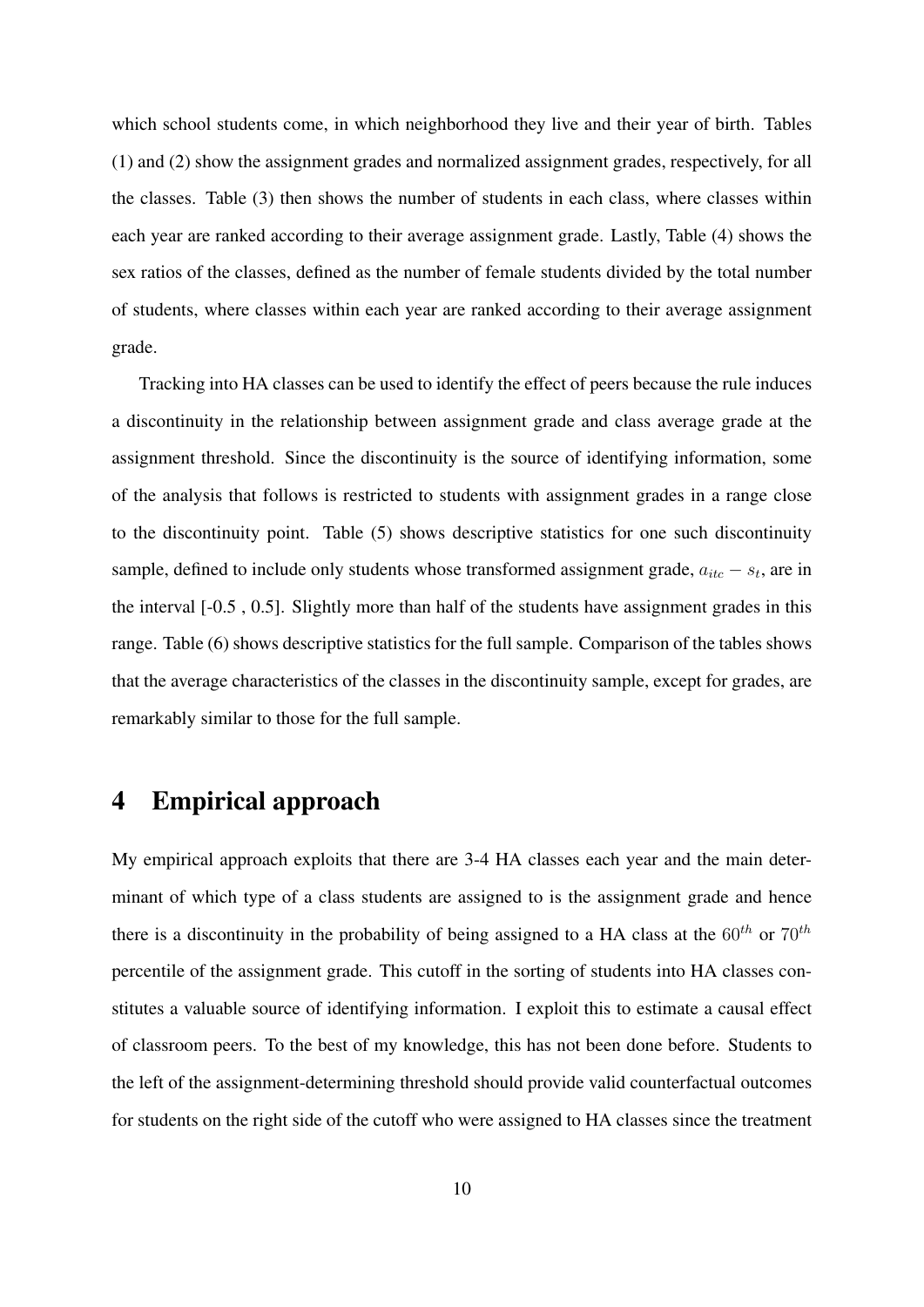status is randomized in a neighborhood of the threshold. I can therefore estimate the effect of class peers on academic outcomes by comparing outcomes for the students whose grades are just below and just above the threshold of getting into a HA class since they on average will have similar characteristics except for the treatment.

Since I am applying the fuzzy RD design, the probability of being assigned to a HA class is given by

$$
E[H_{itc}|A_{itc}] = Pr[H_{itc} = 1|A_{itc} = a_{itc}] = \gamma + \delta \cdot 1 \left(\frac{a_{itc} - s_t}{\sigma_{at}} \ge 0\right) + g\left(\frac{a_{itc} - s_t}{\sigma_{at}}\right), \quad (1)
$$

where  $1(\cdot)$  is the indicator function, taking the value one if the logical condition within the brackets holds and zero otherwise.  $H_{itc}$  is a treatment dummy taking the value one if student i in year t and class c was assigned to a HA class and zero otherwise,  $A_{itc}$  is the assignment grade of student i in year t and class c and  $\sigma_{at}$  is the standard deviation of the assignment grade at time t.  $1\{s_t \geq c\}$  takes the value 1 if the assignment variable, the assignment grade a, exceeds the threshold,  $s_t$ , of having a higher probability of getting into a HA class which is given by the  $60<sup>th</sup>$  or  $70<sup>th</sup>$  percentile.  $g(.)$  is a control function, i.e. some low order polynomial in normalized assignment grade,  $\frac{a_{itc}-s_t}{\sigma_{at}}$ .

Assignment to HA classes can be represented by the following equation

$$
H_{itc} = Pr[H_{itc} = 1 | A_{itc} = a_{itc}] + u_{itc}
$$

where  $u$  is an unobserved component which captures everything else influencing the class assignment decision, and academic achievement of students can be represented by the following equation

$$
Y_{itc} = \alpha + \gamma_t + \beta X_c + \tau H_{itc} + f\left(\frac{a_{itc} - s_t}{\sigma_{at}}\right) + \epsilon_{itc},\tag{2}
$$

where  $Y_{itc}$  is an outcome variable for individual i in year t and class c,  $\gamma_t$  is a year specific effect,  $X_c$  is a vector of class characteristics and the effect of assignment grade is captured by the function  $f\left(\frac{a_{itc}-s_t}{\sigma_{at}}\right)$ , i.e. it is supposed to be an adequate description of  $E[Y_{0itc}|A_i]$ .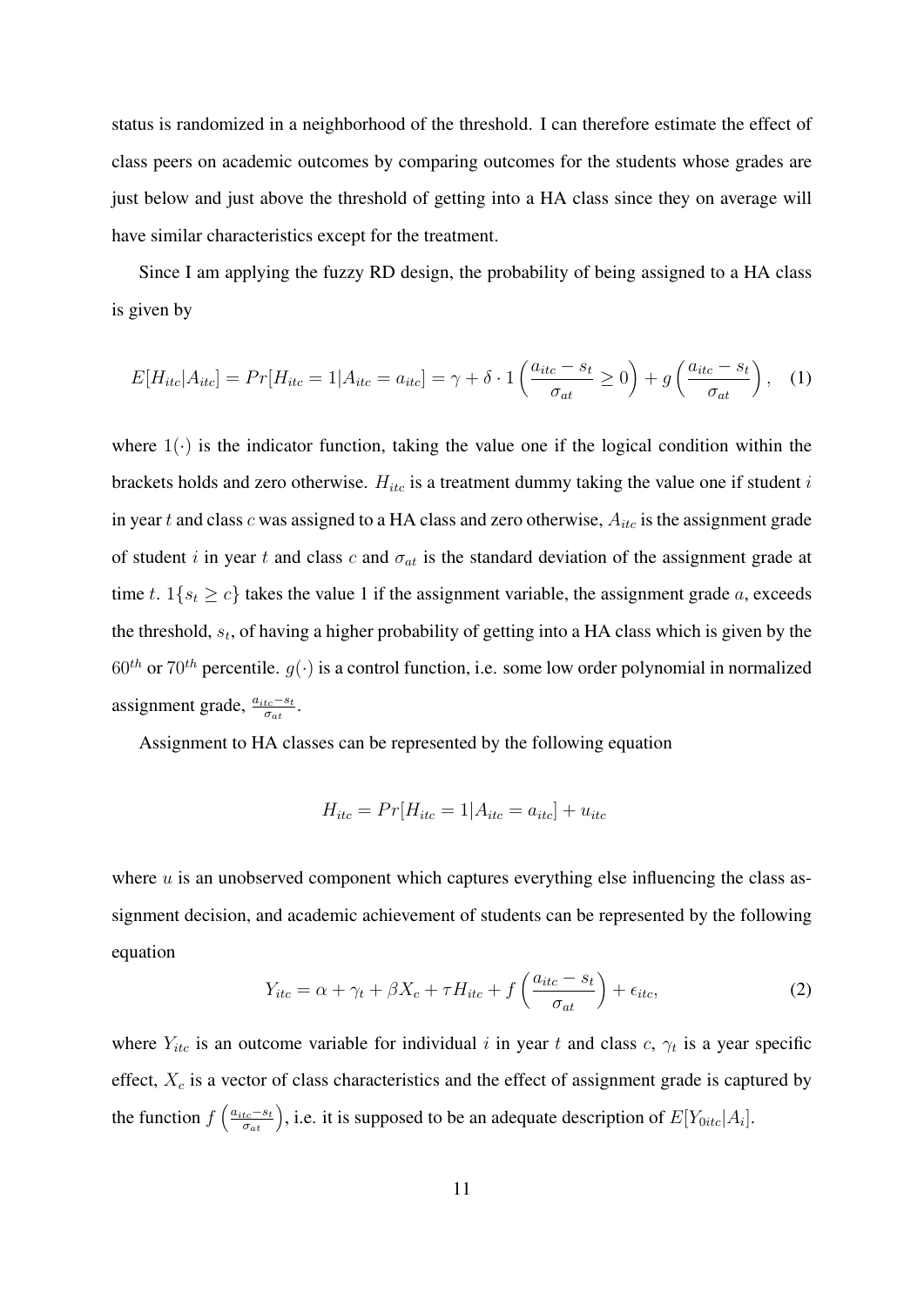The key identification assumption that underlies the RD approach is that  $f(\cdot)$  is a continuous function. Intuitively, the continuity assumption requires that differential assignment into classes is the only source of discontinuity in outcomes around the assignment threshold, 0, so that unobservables vary smoothly as a function of assignment grade and, in particular, do not jump at the cutoff. Formally, the conditional mean functions,  $E\left[Y_{1i}|\frac{a_{itc}-s_t}{\sigma_{at}}\right]$  and  $E\left[Y_{0i}|\frac{a_{itc}-s_t}{\sigma_{at}}\right]$ , are continuous in  $\frac{a_{itc}-s_t}{\sigma_{at}}$  at 0, or equivalently  $E\left[\epsilon_i \Big|\frac{a_{itc}-s_t}{\sigma_{at}}\right]$  are continuous in  $\frac{a_{itc}-s_t}{\sigma_{at}}$  at 0. Under this assumption the treatment effect,  $\tau$ , is obtained by estimating the discontinuity in the empirical regression function at the point where the treatment dummy,  $T$ , switches from 0 to 1 at the assignment threshold and can be given a causal interpretation.

H will be instrumented with the cutoff indicator  $C$ , which is defined as

$$
C_{itc} = \begin{cases} 0 & \text{if } a_{itc} < s_t \\ 1 & \text{if } a_{itc} \ge s_t \end{cases}
$$

since it captures the higher probability of being in a HA class at the assignment threshold, the  $60<sup>th</sup>$  or  $70<sup>th</sup>$  percentile of the assignment grade. The interpretation of equation (2) is that it describes the average potential outcomes of students under alternative assignments into HA classes, controlling for any other relationship between assignment grade and academic achievement. Since class types are not randomly assigned, it is likely to be correlated with the error component. OLS estimates of (2) will therefore not have any causal interpretation. The evaluation problem consists of estimating the effect of the assignment to a HA class on the outcome variable, i.e.,  $\tau$ .

The key identification assumption that underlies the RD approach is that  $f(\cdot)$  is a continuous function. Intuitively, the continuity assumption requires that differential assignment into classes is the only source of discontinuity in outcomes around the assignment threshold, 0, so that unobservables vary smoothly as a function of assignment grade and, in particular, do not jump at the cutoff. Formally, the conditional mean functions,  $E\left[Y_{1i}|\frac{a_{itc}-s_t}{\sigma_{at}}\right]$  and  $E\left[Y_{0i}|\frac{a_{itc}-s_t}{\sigma_{at}}\right]$ , are continuous in  $\frac{a_{itc}-s_t}{\sigma_{at}}$  at 0, or equivalently  $E\left[\epsilon_i \Big|\frac{a_{itc}-s_t}{\sigma_{at}}\right]$  are continuous in  $\frac{a_{itc}-s_t}{\sigma_{at}}$  at 0. Under this assumption the treatment effect,  $\tau$ , is obtained by estimating the discontinuity in the empirical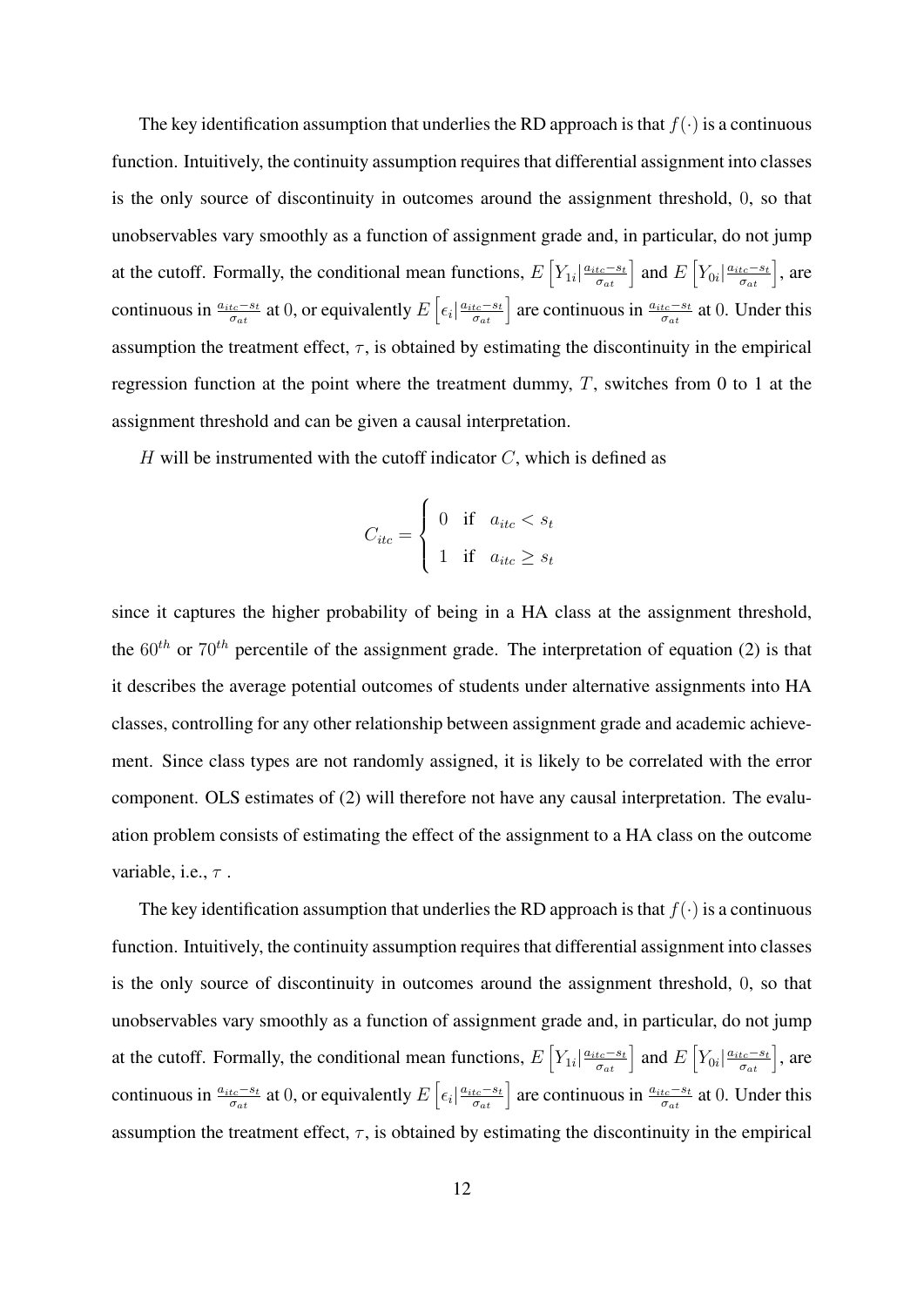regression function at the point where the treatment dummy,  $T$ , switches from 0 to 1 at the assignment threshold and can be given a causal interpretation.

As shown in Lee (2008) and Lee and Lemieux (2009), smoothness of the density of the treatment-determining variable is sufficient for the continuity assumption to hold. In my case, this assumption explicitly allows for students to have some control over their value of the assignment grade. As long as this control is imprecise, assignment to HA classes will be randomized around the threshold. In my case, the continuity of the assignment grade density function also directly ensures that assignment into HA classes is randomized close to the assignment threshold. An additional concern would be imperfect compliance with the treatment rule, but in my study there is not much scope for this. Each classroom has limited space which is in most cases fully utilized and there is no possibility to switch classes if there is not enough space in another class. Also, a student's outside options are scarce if she decides to leave the school because she was not assigned to a HA class. The student will need to wait at least one semester to get into another school and for a whole year if she wants to get into the most popular ones.

It is also helpful to consider how reasonable the continuity assumption is in the context of this paper? This system of streaming students into HA and normal classes has never been official and students were therefore, in most cases, not aware of the system until they had started their studies. If students were aware of the system's existence prior to enrolment they obviously had an incentive to affect the way school administrators assigned them into classes, and presumably also some control over this. However, it seems implausible that this control was perfect, so the key identifying assumption is likely to hold here. Furthermore, assignment grade is determined after students receive their grades on the standardized exams and school exams so they were unlikely to know the exact location of the HA class cutoff even if they wanted to make sure that they managed to reach the cutoff.

One might also worry that school administrators had incentives to alter the cutoffs to benefit students they favored. It is unlikely, however, that this kind of manipulation would have occurred. For instance, in order for administrators to have used the cutoffs to benefit particular students they favored, there would have had to be places on the support of the student grade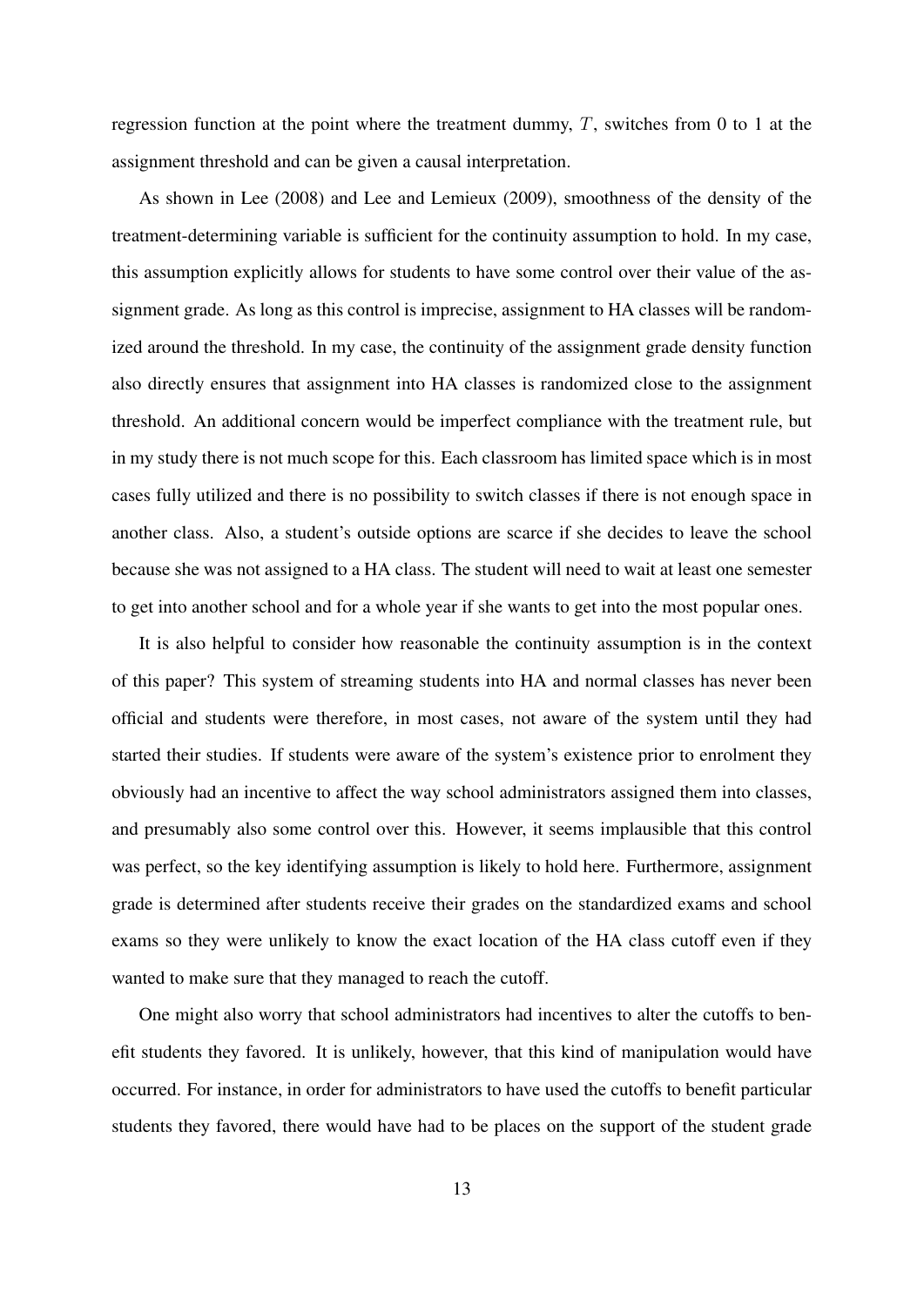distribution where favored students had a systematically higher density than other students.

A final potential concern is that other school policies are also related to the same grade cutoffs. To my knowledge, however, there are no programs that use the same cutoff.

Peer effects provide therefore an example of how fuzzy RD can be analyzed in an instrumental variable framework where the IV estimates can be given causal interpretation. In this case, IV estimates of equation (2) use discontinuities in the relationship between assignment grade and assignment into HA classes to identify the causal effect of peers ability at the same time that any other relationship between assignment grade and academic achievement measured by the end of the first year is controlled for by including a smooth function of assignment as a control. In practice, this includes linear, polynomial and local linear functions of assignment grade.

Because there are relatively few observations in a local neighborhood of the assignment threshold, the control function approach is my preferred method in my RD analysis. The disadvantage of this approach is that it becomes a major concern whether the specification of the control function,  $f(\cdot)$ , which determines the slope and the curvature of the regression line and affects therefore the estimated treatment effect, is correct. I therefore use a couple of different specifications when using an extended support. As a further specification test, I will also estimate the effect of being in a HA class using only observations that are +/– 5 percentage points from the assignment grade threshold without any control functions for assignment grade. The idea behind the RD design is that this discontinuity sample will be a close approximation to a randomized trial and therefore it is unnecessary to include the control function. Consequently, the estimate from the discontinuity sample should now be equal (apart from sampling variability) to the estimate from the control function approach, unless the control function is misspecified. However, since the slope of the relationship between the assignment grade and academic achievement is rather steep around the discontinuity, the discontinuity sample would need to be very small for this estimate to give an accurate description of the causal effect of being assigned to a HA class. I therefore also use local linear regression in samples around the discontinuity (+/– 5 percentage points from the assignment grade threshold), which amounts to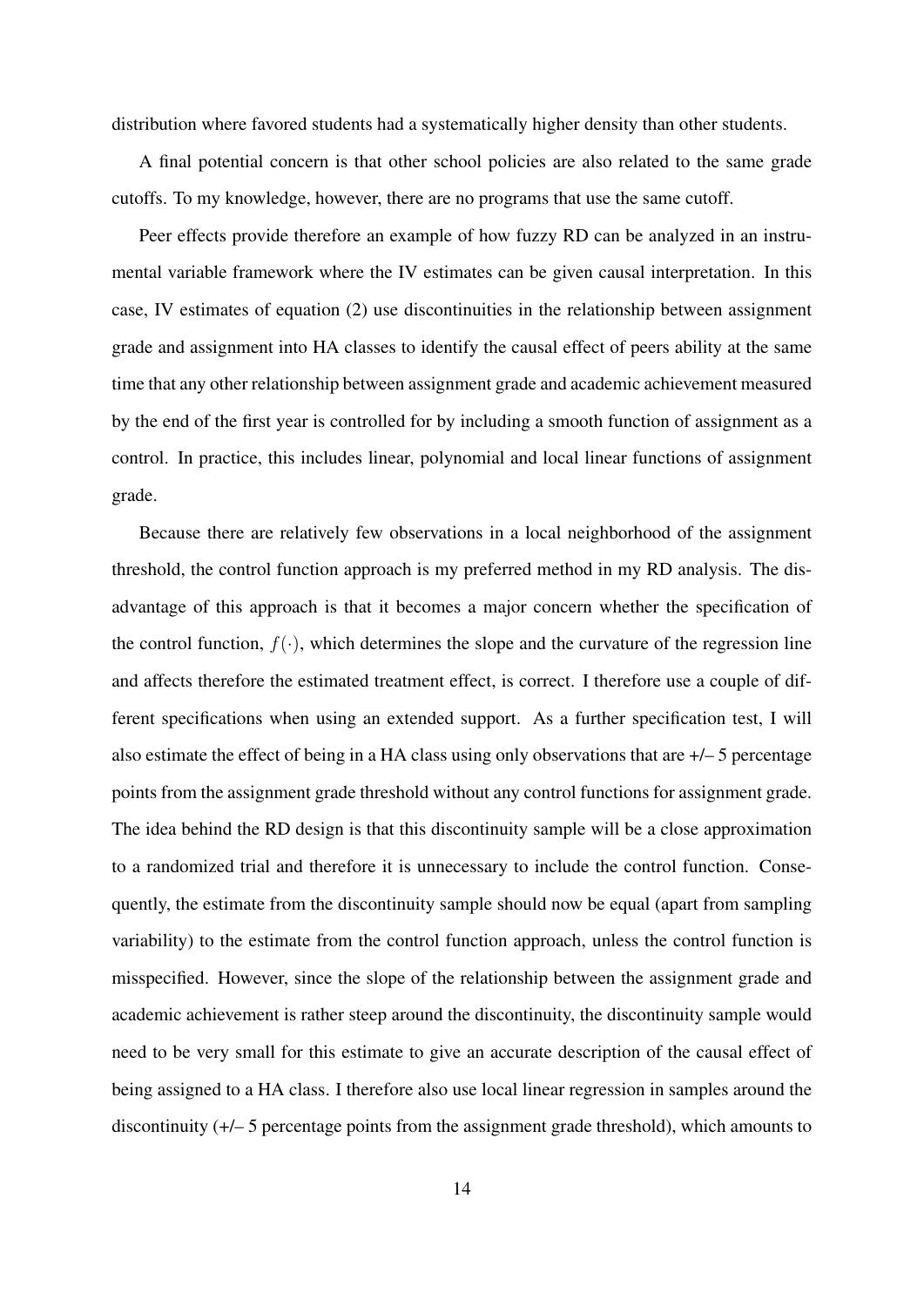running simple linear regressions allowing for different slopes of the regression function in the neighborhood of the assignment-threshold. I follow the suggestions by Imbens and Lemieux (2008) and use a rectangular kernel, i.e. equal weights for all observations in the sample used. A linear control function should be able to capture any other relationship between assignment grade and academic achievement in such a close proximity to the threshold but I also show estimates where I include a second order polynomial in normalized assignment grade as a control.

#### 5 Results

The first crucial assumption for being able to apply the RD design is that there is an observable assignment variable on which assignment is based and that there is a discontinuity at some cutoff value of the assignment variable in the level of treatment. In this case the assignment variable is the assignment grade and the threshold is the assignment grade at the  $60<sup>th</sup>$  or the  $70<sup>th</sup>$  percentile (depending on which year we consider). This assignment rule is graphically displayed in Figure (6) and fits the treatment allocation rule of the fuzzy RD design. The assignment as a function of the normalized assignment grade,  $\frac{A-S}{\sigma_A}$ , contains a jump at a known threshold value for  $\frac{A-S}{\sigma_A}$ , namely 0, so this first assumption is fulfilled. This also provides an informal way of sensing how large the jump in the probability of being assigned to a HA class,  $\delta$ , is at the cutoff point, and what the functional form  $q(\cdot)$ , in equation (1), looks like.

As a first exploration for a possible effect of classroom peers on educational outcomes, I plot the average grades by the end of the first year as a function of the average assignment grade and see whether they exhibit a similar trend around the threshold value. I do this by using binned local averages, i.e., the assignment grade is binned so that all grades between x and y were assigned the assignment grade of  $\frac{x+y}{2}$ , grades between y and z were assigned the assignment grade of  $\frac{y+z}{2}$ , and so forth. I do this for spring exam results and year grade in Figures (2) and (3), respectively.

The figures show that there is a discontinuity in normalized spring exam result and year grade around the assignment threshold and therefore present evidence that academic achieve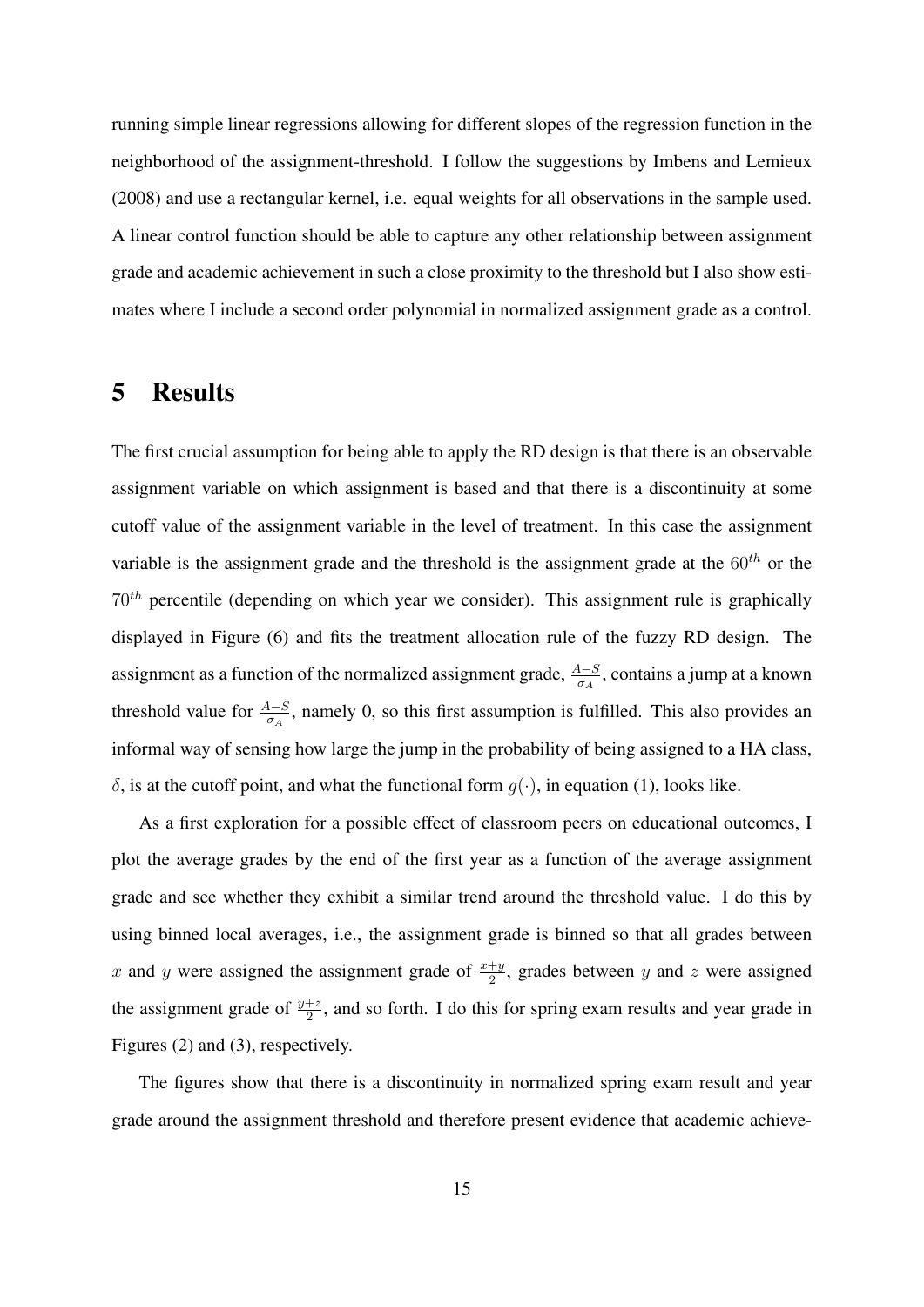ment, as measured by spring exam results or year grade, is affected by being assigned into a HA class. A second exploration for a possible effect of ability peer effects is to compare outcomes of discontinuity samples around the HA class threshold. Table (7) compares normalized spring exam results and normalized year grades for HA and normal classes. I use 5 discontinuity samples and there is considerable difference between the outcomes for the two class types in all of them. The smallest discontinuity sample, the  $+/-0.5\%$  sample, includes all observations that are in the range of  $[-0.05, 0.05]$  % of the transformed assignment grade,  $a_{itc} - s_t$ , and this sample should therefore be a close approximation to a randomized trial. Although the figures and the table suggest that class type, induced by the percentile assignment rule, affects student achievement measured by the end of the first year, they do not provide a framework for formal statistical inference. Table (8) shows analytical results from instrumental variable regressions of academic achievement on class type (i.e., equation (2)). The control function approach is my preferred method since there is only a limited number of observations close to the threshold in the data set (i.e. there are only 663 observations within  $+/-$  5 percentage points from the threshold).

Specifications of the control function include a first-order up to a third-order polynomial in normalized assignment grade (see columns 1-3) as a way of testing whether the estimate of the effect of being in a HA class is sensitive to the different specifications of the control function. I also include local linear estimates, using only observations that are +/– 5 percentage points from the assignment grade threshold with only linear control functions for assignment grade (see column 4). In addition I show estimates where I include a second order polynomial in normalized assignment grade as a control (see column 5). I also run regressions where the slope of the regression function differ on both sides of the cutoff point by including interaction terms between  $H$  and  $A$ . However, the difference between the polynomials when I include higher than first order polynomials turns out to be insignificant. It seems therefore that the functional form of the control function is the same on both sides of the cutoff if it is of higher order than one. I therefore only include estimates that have different linear slopes since I obtain more efficient estimates of the treatment effect by not including unnecessary constraints (see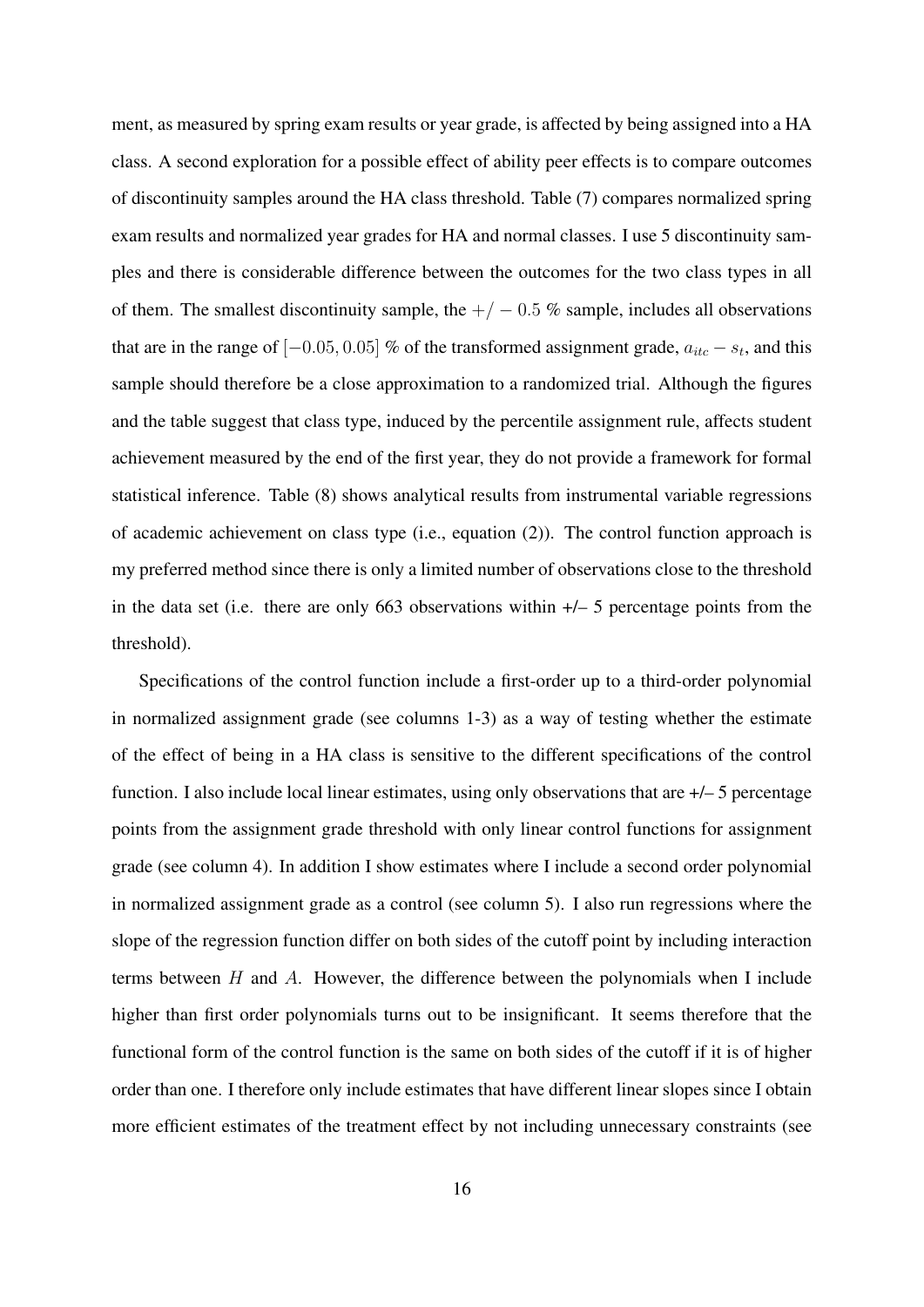columns 11 and 12).

Looking at Table (8) we see that when using a parametric 2SLS setup in the full sample, instrumental variable estimates of the effect of being assigned to a HA class on spring exam results and year grade are positive and significant for all specifications of the control function. The point estimates obtained for spring exam results when using a second and third degree polynomial are very similar, indicating a positive effect of 0.246 and 0.224 standard deviations, respectively, and 0.213 when using a third degree polynomial and controls. The effects are statistically significant at the 1 percent level when using a second order polynomial and at the 5 percent level when using a third order polynomial. The same holds for year grades, the estimates obtained when using a second and third degree polynomial are again very similar, indicating a positive effect of 0.235 and 0.224 standard deviations, respectively and 0.221 when using a third degree polynomial and controls. These estimates are all significant at the 1 percent level.

For the discontinuity sample the standard errors are more than 50% larger than when using the full sample. This explains why the control function approach is my preferred method: it is much more efficient than just comparing the average outcomes in a small neighborhood on either side of the treatment threshold. The effect is still positive, but only significant (at the 10 percent level) for year grade. For the +/– 10 percentage window there is also a positive and statistically significant effect at the 10 percent level. The estimates for the  $+/- 2.5$  percentage window are very imprecise and therefore not statistically distinguishable from zero. The fact that we obtain positive and significant estimates fits with the visual results which suggested that there was a positive treatment effect on academic performance from assigning students to HA classes.

The treatment effect is quite large, the difference between the normalized assignment grade of normal and HA classes is 0.55 but the treatment effect for spring exam results and year grade is approximately 0.213-0.246 and 0.221-0.235, respectively. This suggests that if a student with assignment grade just below the HA class threshold would instead of being assigned to a normal class go to a HA class, where students have assignment grades that are on average 0.55 standard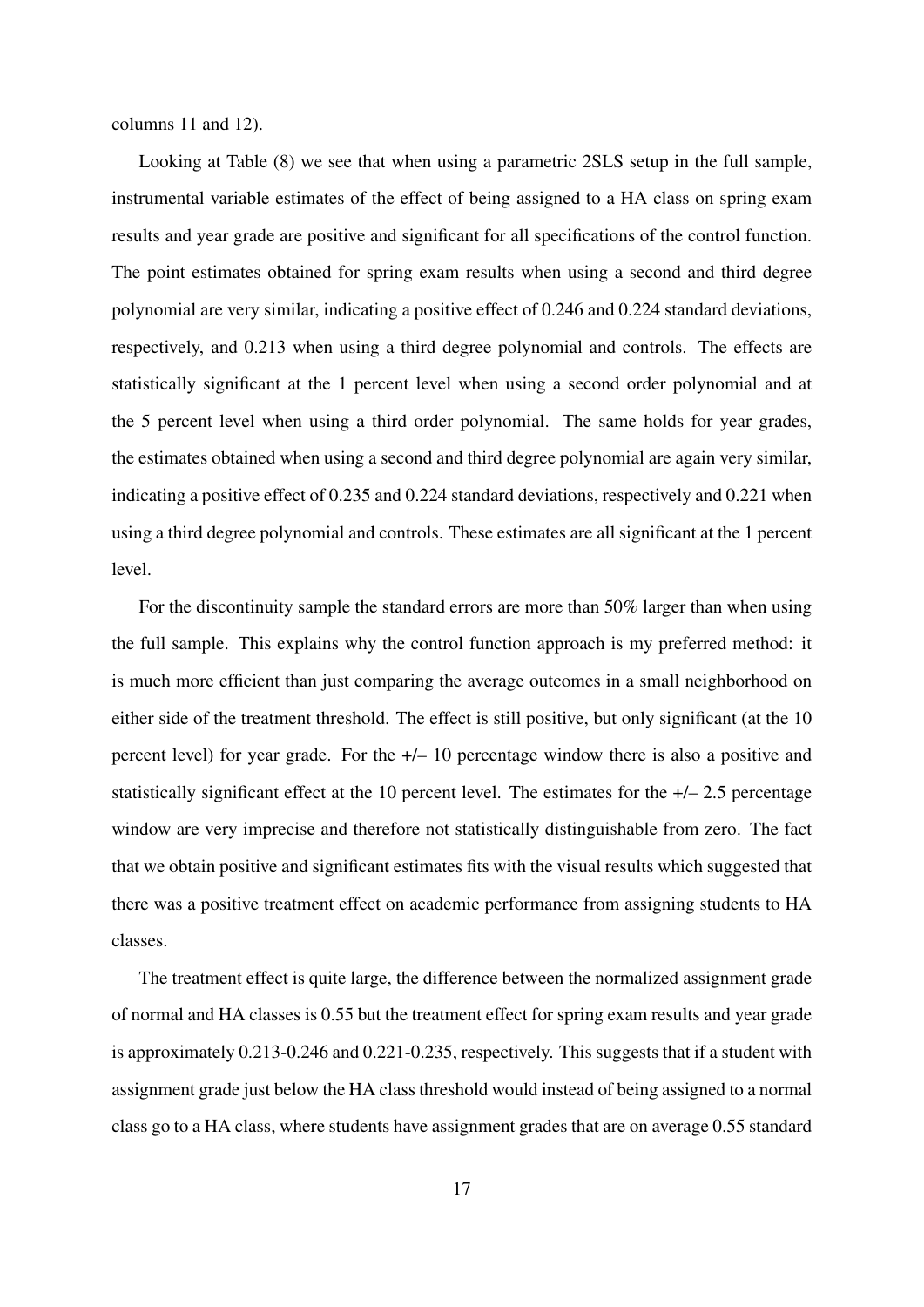deviations higher than in normal classes, this would lead to a more than 0.2 standard deviation increase in spring exam and year grade results. In other words, increasing academic ability of peers by one standard deviation increases one's own academic performance by approximately 0.42 standard deviations.

Internal validity of the RD approach is based on the local continuity assumption, i.e., that the conditional expectation of the outcome variable is continuous around the discontinuity point. It is therefore very important to obtain clear indication that this holds. This assumption cannot be tested in general but a number of validity and sensitivity tests have been developed to bolster the credibility of the RD estimates. First, it is helpful to consider why this assumption might break. Economic behavior can invalidate the assumption of local continuity, this can for instance come about in cases where individuals with a stake in  $T_i$  are able to manipulate the assignment variable in order to affect whether or not they fall on one side of the cutoff or the other. Also, if administrators can strategically choose which cutoff point to pick or what assignment variable to use, then comparability near the threshold may be violated. Both types of behavior could lead to sorting of individuals close to the threshold. Sorting of individuals around the cutoff may lead to different average characteristics of those above and below the threshold so the internal validity of the results would break in this case. Another reason for why the local continuity assumption might break is if there are other discontinuous programs using the same assignment variable and cutoff value. This would lead to changes at the cutoff value that may affect the outcome, and these effects may be attributed erroneously to the treatment of interest.

A first validity check for the local continuity assumption is to look at the density of the assignment variable close to the threshold,  $X_0$ . This is of importance since manipulation of the assignment grades on which the HA class assignment was based on would cast doubts on the internal validity of the research design. A discontinuous jump in the density of the assignment variable at the discontinuity would be considered as suggestive of sorting behavior and hence a violation of the RD assumptions. In order to show that this is not the case I present a histogram of the assignment variable in Figure (4). Visual inspection does not show any unusual jump at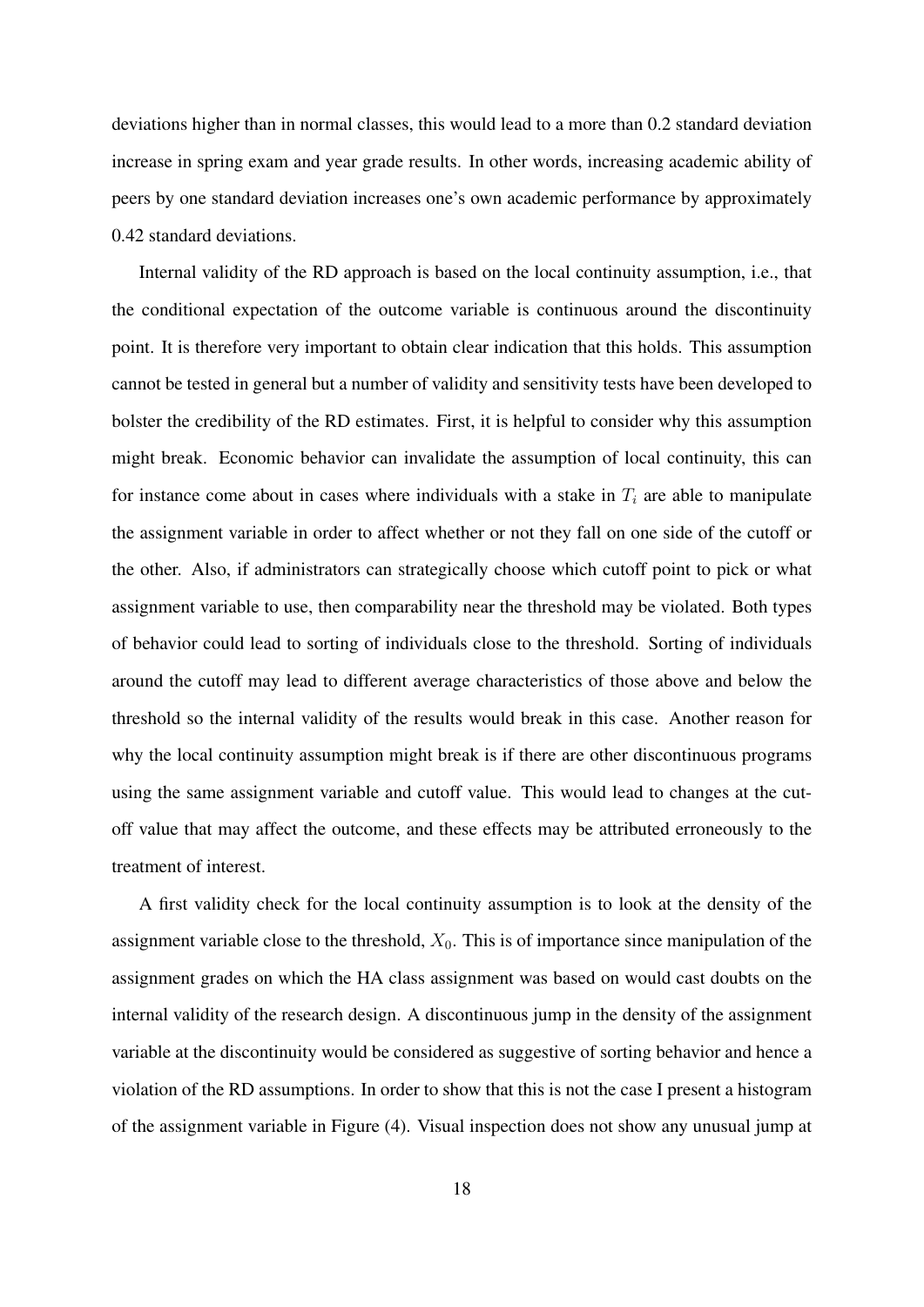the threshold, suggesting that sorting should not be a problem in this case.

Another check to test for imbalance of relevant characteristics and hence the validity of the local continuity assumption is to compare average characteristics of individuals on either side of the threshold to make sure that they are observationally similar. This is done in Table (9) where I compare sex ratios, average age, class size, the ratio of students living in the capital region and the ratio of students from a school in the capital region for the two groups. There are small differences in sex ratios and class sizes but no difference for the other measures. Therefore I included sex ratios and class size as class characteristics  $(X_c)$  when estimating equation (2). Even if we do not find any difference in observational characteristics there could be discontinuities in unobservable characteristics around the cutoff and if this is the case and the unobserved characteristic is related to the outcome variable the RD assumptions do not hold. This can be tested by applying a test for imbalance in relevant variables (van der Klaauw, 2002, 2008) where I also run the regressions including observed characteristics as controls. The only thing to gain from controlling for observable characteristics when estimating treatment effects in a RD design, given that they have explanatory power, is reduction in sampling variability. If the RD estimates are sensitive to inclusion of observed characteristics as controls, this would be taken as suggestive of violation of the continuity assumptions. I therefore include the ratio of students from elementary schools in the capital region and ratio of students living in the capital region. The estimates hardly change when we add these covariates but the standard errors are smaller as expected. In other words, this suggests that assignment into HA classes is in fact "as good as" random around the threshold.

There are also certain conditions that can make sorting less likely. If the assignment rule is not known and hard to uncover, if the location of the cutoff is unknown or uncertain, if the assignment variable cannot be manipulated or if there is insufficient time for agents to do so it is less likely that we have a sorting problem. In this study the assignment rule specifies that the cutoff is the assignment grade at the  $60^{th}$  or  $70^{th}$  percentile so it is difficult for applicants to know where the cutoff lies and there is limited scope for strategic behavior by the administrators since they do not have anything to say about which assignment variable to use or where the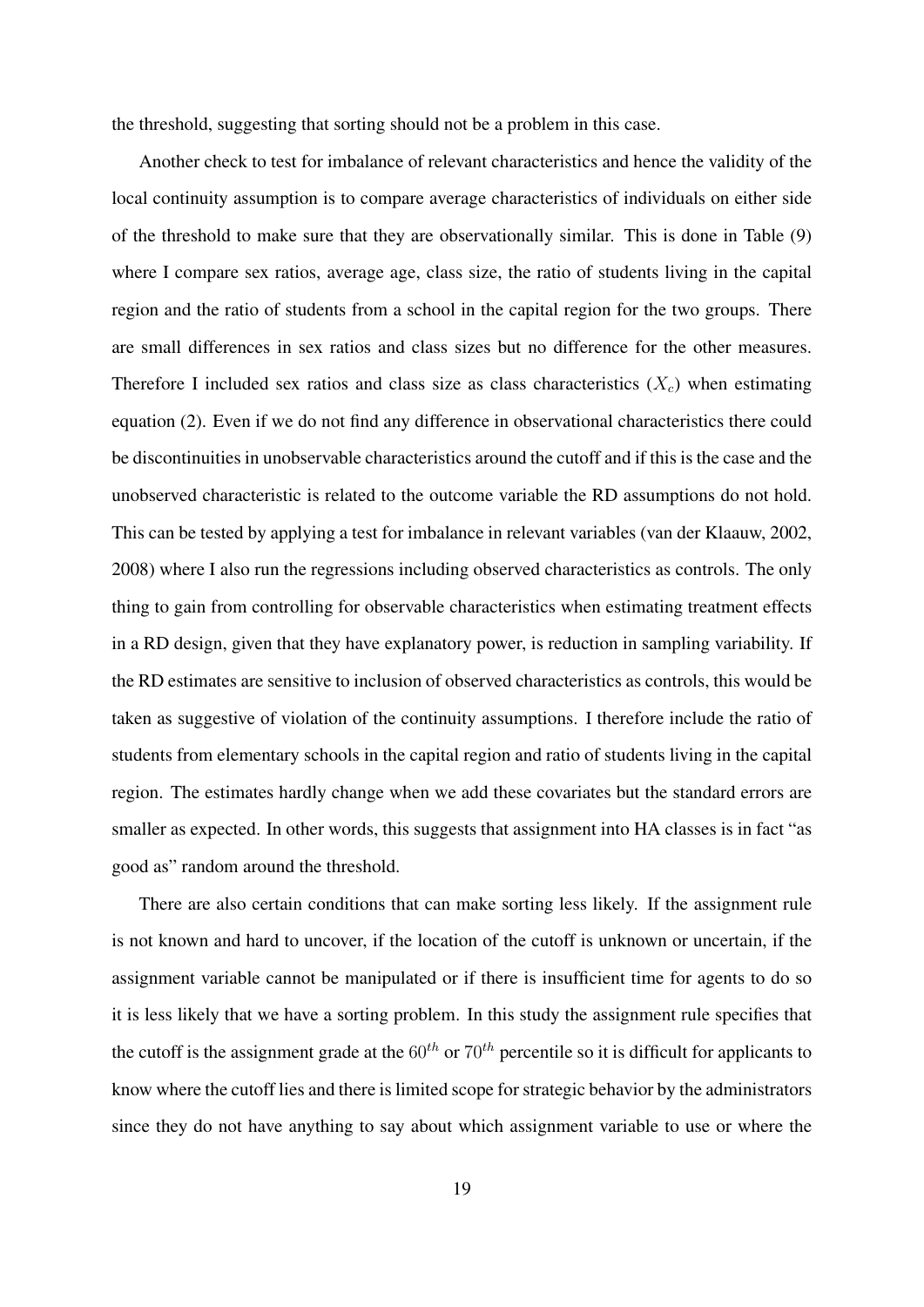cutoff lies. This suggests that it is unlikely that sorting would cause problems in this study.

### 6 Conclusions

In this paper, I have estimated ability peer effects using data for five cohorts of age 16 in an Icelandic high-school where I measure peers' ability by their academic ability as recorded by standardized test scores and test scores from their previous schools (elementary school). The outcome variable of interest is their academic performance by the end of their first year of study, measured by spring exam results and year grade, which is an overall measure of how they have done on homework assignment, quizzes, Christmas exams etc. during the year.

From a methodological perspective, I view my main contribution to be the approach taken to measure peer effects, where student assignment into HA classes constitutes the source of identifying information. As far as I know, this has never been done before.

In terms of findings, my results suggest that assigning students to classes with peers of higher academic ability increases their own academic performance. The conjecture that peers' ability cause differentials in academic performance is therefore substantiated empirically; tracking students into classes does seem to exacerbate inequality among students who ex ante are of equal ability. In more detail, my estimates suggest that a 1 standard deviation increase in the average ability of peers would increase one's own outcomes by approximately 0.42 standard deviations. The previous literature finds peer effects that range from close to zero (Sanbonmatsu et al., 2004) to about 0.5 standard deviations for a one standard deviation change in the peer measure (Hoxby 2000; Boozer and Cacciola 2001). My results therefore fall within this range but are close to the upper end. This is consistent with the fact that the estimated peer effects were somewhat greater in those previous studies where it was possible to identify classmates.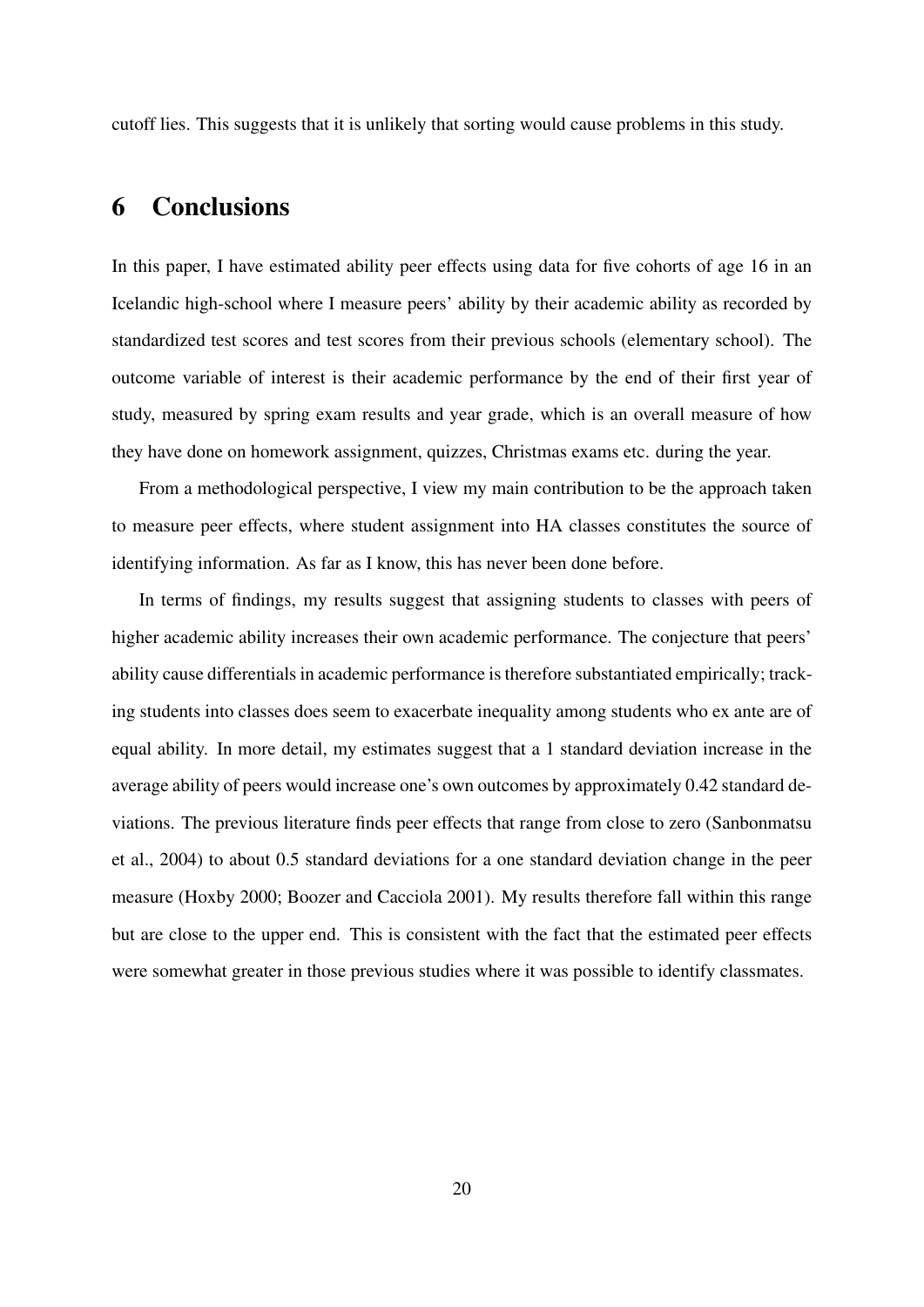### 7 References

Ammermueller, Andreas and Jrn-Steffen Pischke. (2009). "Peer effects in European primary schools: Evidence from PIRLS. *Journal of Labor Economics* 27(3), 315-348.

Bui, Sa A, Steven G. Craig and Scott A. Imberman. (2011). "Is gifted education a bright idea? Assessing the impact of gifted and talented programs on achievement. NBER Working Paper No. 17089.

Boozer, Michael A. and Stephen E. Cacciola (2001). "Inside the 'Black Box' of Project STAR: Estimation of peer effects using experimental data. Economic Growth Center Center Discussion Paper No. 832, Yale University.

Duflo, Ester, Pascaline Dupas, and Michael Kremer. (2008). "Peer Effects and the Impact of Tracking: Evidence from a Randomized Evaluation in Kenya. NBER Working Paper No. 14475.

Gibbons, Stephen and Shqiponja Telhaj. (2008). "Peers and Achievement in England's Secondary Schools. SERC Discussion Paper.

Goux, Dominique and Eric Maurin. (2007). "Close Neighbors Matter: neighbourhood effects on early performance at school. *The Economic Journal* 117, 1193-1215.

Graham, Bryan. (2008). "Identifying social interactions through conditional variance restrictions. *Econometrica* 76 (3): 643-660.

Hanushek, Eric A., John F. Kain, Jacob M. Markman, and Steven G. Rivkin. (2003). "Does peer ability affect student achievement? *Journal of Applied Econometrics* 18, 527-44.

Hoxby, C. (2000). "Peer Effects in the Classroom: Learning from Gender and Race Variation. NBER Working Paper 7867.

Hoxby, Caroline and G. Weingarth. (2006). "Taking Race Out of the Equation: School Reassignment and the Structure of Peer Effects. mimeo.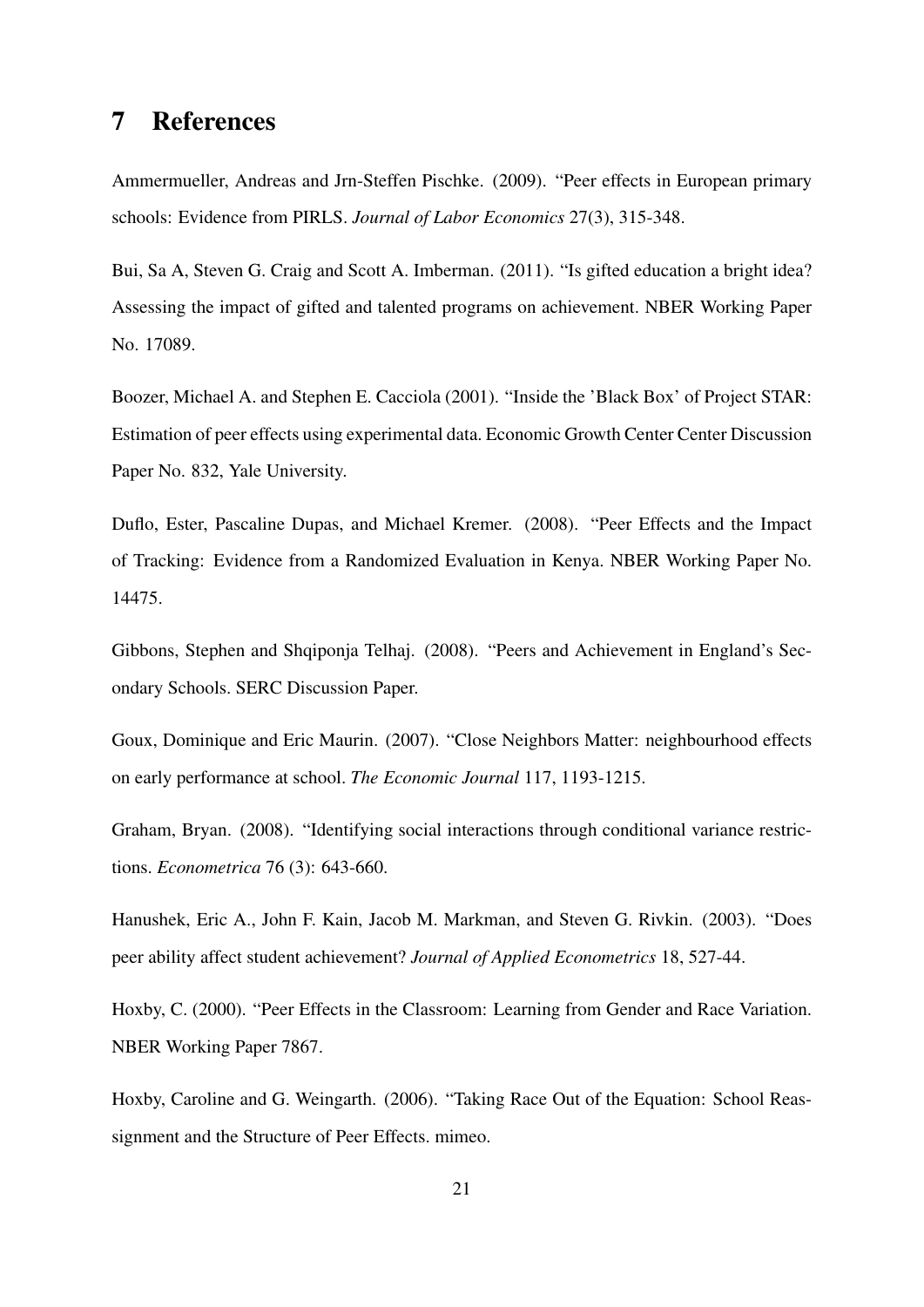Imbens, Guido W., and Thomas Lemieux. (2008). "Regression discontinuity designs: A guide to practice *Journal of Econometrics* 142(2): 615-635.

Lavy, Victor, Olmo, S., and Weinhardt, F. (2009). "The good, the bad and the average: evidence on the scale and nature of ability peer effects in schools. NBER Working Paper No. 15600.

van der Klaauw, Wilbert. (2002). "Estimating the Effect of Financial Aid Offers on College Enrollment: A Regression-Discontinuity Approach. *International Economic Review* 43(4), 1249- 1287.

van der Klaauw, Wilbert. (2008). "Breaking the Link between Poverty and Low Student Achievement: An Evaluation of Title I. *Journal of Econometrics* 142(2), 731-756.

Lavy, Victor, Olmo Silva and Felix Weinhardt. (2009). "The good, the bad and the average: evidence on the scale and nature of ability peer effects in schools. forthcoming in the Journal of Labor Economics.

Lee, David S. (2008). "Randomized experiments from non-random selection in U.S. House elections. *Journal of Econometrics* 142(2), 675-697.

Lee, David S. and Thomas Lemieux. (2009). "Regression Discontinuity Designs in Economics. NBER Working Paper 14723.

Manski, Charles F. (1993). "Identification of Endogenous Social Effects: The Reflection Problem. *Review of Economic Studies* 60(3), 531-542.

Marsh, Herbert W. (2005). "Big Fish Little Pond Effect on Academic Self-concept: Crosscultural and Cross-Disciplinary Generalizability. Paper presented at the AARE Conference.

McEwan, Patrick J. (2003). "Peer effects on student achievement: Evidence from Chile. *Economics of Education Review* 22, 131-41.

Sacerdote, Bruce. (2001). "Peer Effects with Random Assignment: Results for Dartmouth Roommates. *Quarterly Journal of Economics* 116(2): 681-704.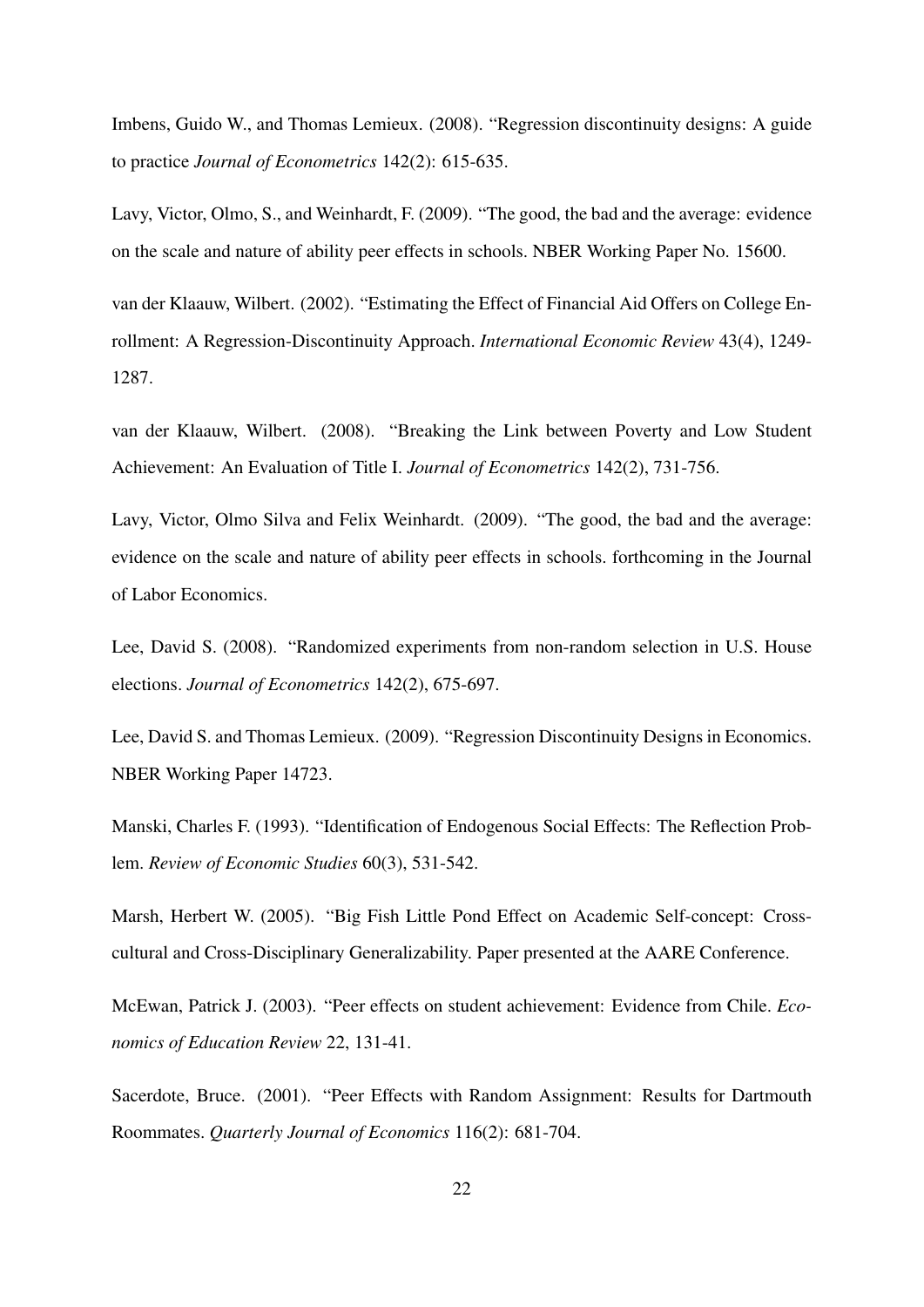Sanbonmatsu, Lisa, Jeffrey R. Kling, Greg J. Duncan and Jeanne Brooks-Gunn. (2006). "Neighbourhoods and Academic Achievement: Results from the Moving to Opportunity Experiment. *Journal of Human Resouces* 41(4), 649-691.

Schindler Rangvid, Beatrice. (2007). "School composition effects in Denmark: Quantile regression evidence from PISA 2000. *Empirical Economics* 33, 359-88.

Schneeweis, Nicole and Rudolf Winter-Ebmer. (2007). "Peer Effects in Austrian Schools. *Empirical Economics* 32(2-3), 387-409.

Zimmerman, David J. (2003). "Peer Effects in Academic Outcomes: Evidence from a Natural Experiment. *Review of Economics and Statistics* 85(1), 9-23.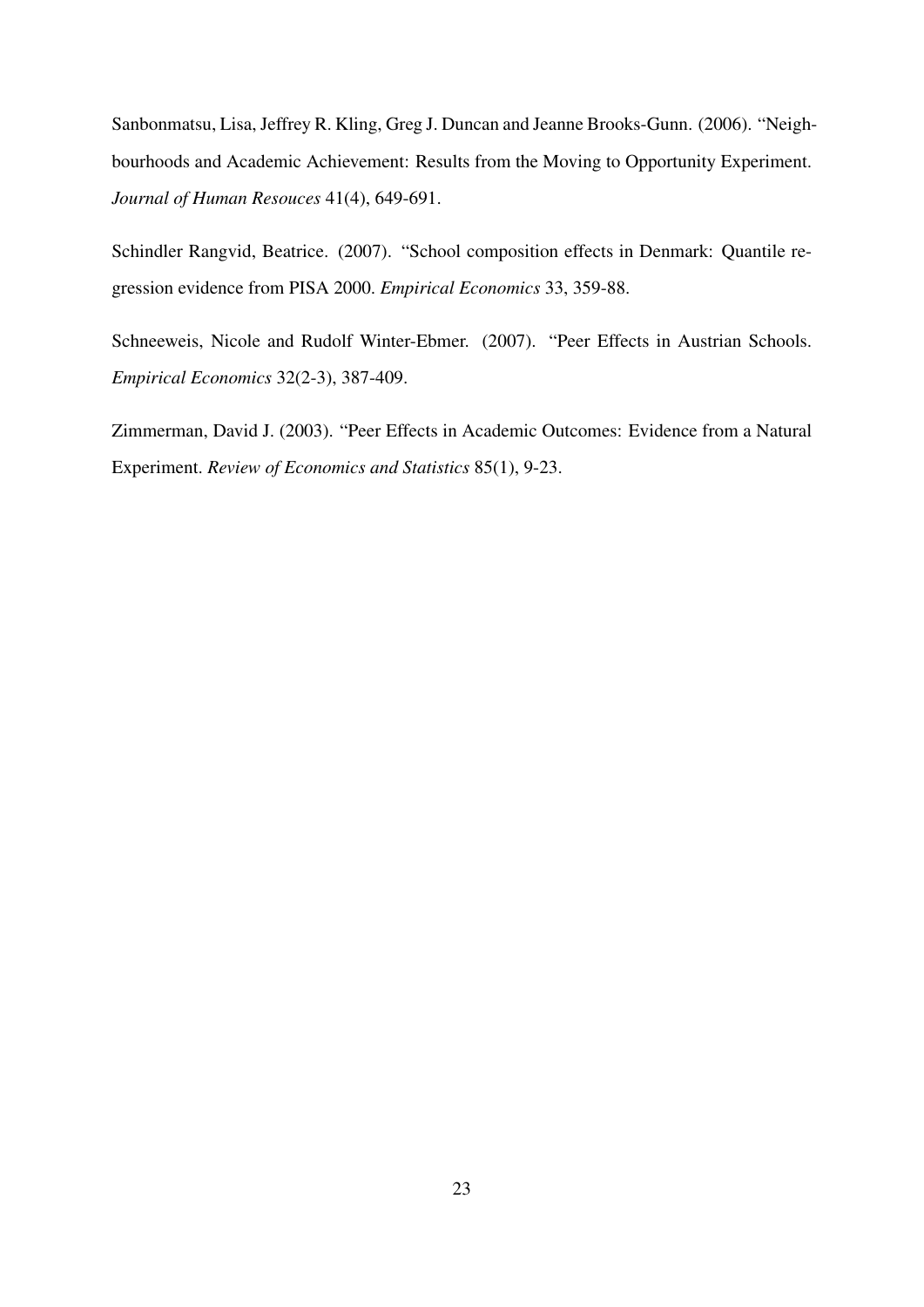|                       |         |         | Year    |         |         |
|-----------------------|---------|---------|---------|---------|---------|
| Class                 | 1995    | 1996    | 1997    | 1998    | 1999    |
| 1                     | $8.96*$ | 8.79*   | $8.72*$ | $8.86*$ | $8.85*$ |
| $\mathcal{D}_{\cdot}$ | 8.8*    | $8.74*$ | $8.7*$  | 8.82*   | 8.84*   |
| 3                     | 8.79*   | $8.73*$ | $8.65*$ | $8.8*$  | 8.79*   |
| 4                     | 7.79    | 7.57    | 8.11    | $8.73*$ | 8.78*   |
| 5                     | 7.77    | 7.56    | 8.06    | 8.03    | 8.18    |
| 6                     | 7.74    | 7.48    | 7.92    | 7.97    | 8.15    |
| 7                     | 7.74    | 7.48    | 7.84    | 7.96    | 7.95    |
| 8                     | 7.65    | 7.47    | 7.83    | 7.93    | 7.94    |
| 9                     | 7.61    | 7.45    | 7.82    | 7.92    | 7.91    |
| 10                    | 7.55    | 7.37    | 7.77    | 7.91    | 7.88    |
| Total                 | 8.05    | 7.88    | 8.17    | 8.29    | 8.34    |

Table 1: Assignment grade for each class

\* High-ability classes

Assignment grade is defined as the average of student's results in Mathematics, Icelandic, English and Danish on the standardized tests for students in the  $10^{th}$  grade and school grades in these same subjects.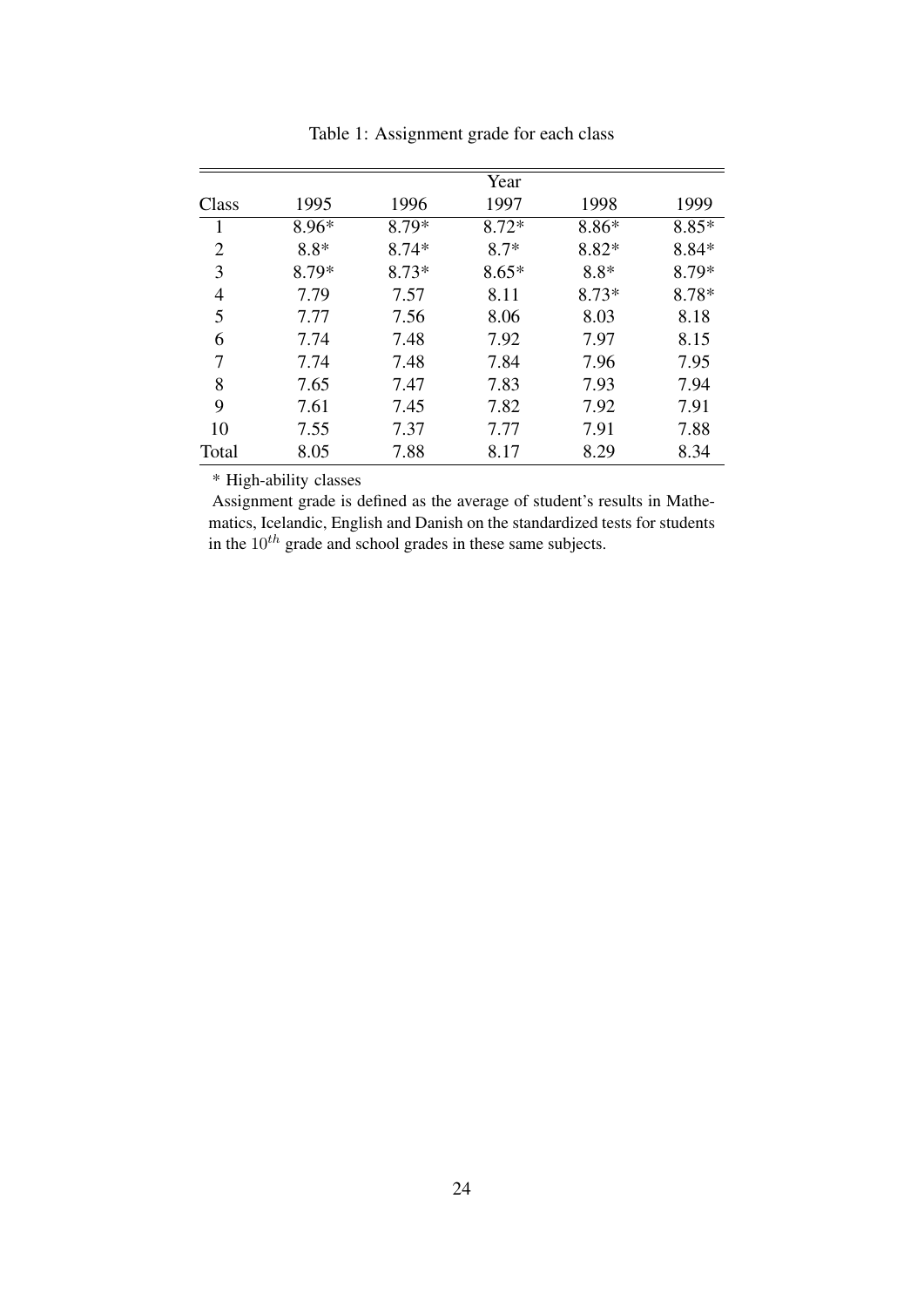|       |         |         | Year    |         |         |
|-------|---------|---------|---------|---------|---------|
| Class | 1995    | 1996    | 1997    | 1998    | 1999    |
| 1     | $0.34*$ | $0.33*$ | $0.21*$ | $0.47*$ | $0.24*$ |
| 2     | $0.22*$ | $0.29*$ | $0.19*$ | $0.43*$ | $0.23*$ |
| 3     | $0.21*$ | $0.29*$ | $0.14*$ | $0.41*$ | $0.21*$ |
| 4     | $-0.52$ | $-0.64$ | $-0.38$ | $0.32*$ | $0.2*$  |
| 5     | $-0.54$ | $-0.65$ | $-0.42$ | $-0.45$ | $-0.15$ |
| 6     | $-0.56$ | $-0.71$ | $-0.55$ | $-0.52$ | $-0.17$ |
| 7     | $-0.57$ | $-0.72$ | $-0.64$ | $-0.53$ | $-0.29$ |
| 8     | $-0.63$ | $-0.72$ | $-0.65$ | $-0.56$ | $-0.29$ |
| 9     | $-0.66$ | $-0.74$ | $-0.66$ | $-0.57$ | $-0.31$ |
| 10    | $-0.7$  | $-0.81$ | $-0.71$ | $-0.59$ | $-0.33$ |
| Total | $-0.33$ | $-0.39$ | $-0.32$ | $-0.16$ | $-0.06$ |

Table 2: Normalized assignment grade for each class

\* High-ability classes Normalized assignment grade is defined as assignment grade minus the high-ability assignment threshold where the probability of being assigned to a high-ability class jumps and divided by the standard deviation of assignment grade, i.e.,  $\frac{a_{itc}-s_t}{\sigma_{at}}$ .

|       |       |       | Year |       |       |
|-------|-------|-------|------|-------|-------|
| Class | 1995  | 1996  | 1997 | 1998  | 1999  |
|       | 28*   | $26*$ | 28*  | 28*   | 28*   |
| 2     | $27*$ | $28*$ | 28*  | $28*$ | $28*$ |
| 3     | 28*   | $28*$ | 28*  | 28*   | 28*   |
| 4     | 27    | 26    | 27   | 28*   | 28*   |
| 5     | 25    | 28    | 27   | 28    | 28    |
| 6     | 27    | 27    | 25   | 28    | 28    |
| 7     | 26    | 27    | 25   | 27    | 27    |
| 8     | 27    | 24    | 25   | 27    | 28    |
| 9     | 27    | 24    | 23   | 28    | 28    |
| 10    | 27    | 26    | 24   | 29    | 28    |
| Total | 269   | 264   | 260  | 279   | 279   |

Table 3: Number of students in each class

\* High-ability classes. Classes within each year are ranked according to the average assignment grade.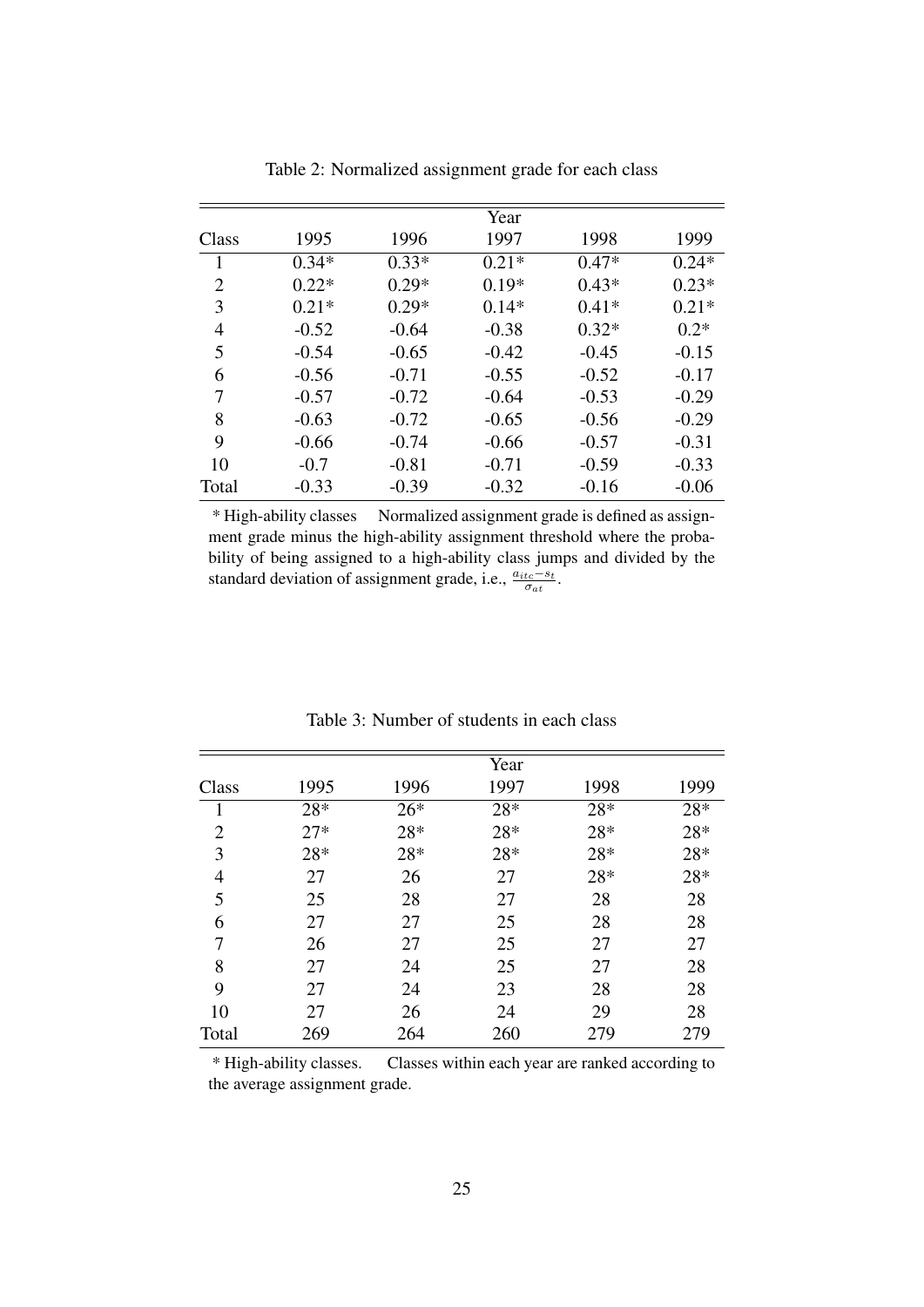|                |         |         | Year    |         |         |
|----------------|---------|---------|---------|---------|---------|
| Class          | 1995    | 1996    | 1997    | 1998    | 1999    |
| 1              | $0.46*$ | $0.54*$ | $0.50*$ | $0.46*$ | $0.46*$ |
| $\overline{2}$ | $0.44*$ | $0.57*$ | $0.50*$ | $0.54*$ | $0.71*$ |
| 3              | $0.46*$ | $0.46*$ | $0.46*$ | $0.5*$  | $0.46*$ |
| 4              | 0.48    | 0.31    | 0.56    | $0.68*$ | $0.54*$ |
| 5              | 0.36    | 0.32    | 0.52    | 0.64    | 0.68    |
| 6              | 0.37    | 0.3     | 0.52    | 0.36    | 0.64    |
| 7              | 0.46    | 0.33    | 0.52    | 0.44    | 0.52    |
| 8              | 0.44    | 0.25    | 0.56    | 0.52    | 0.50    |
| 9              | 0.41    | 0.33    | 0.43    | 0.54    | 0.50    |
| 10             | 0.44    | 0.27    | 0.46    | 0.45    | 0.54    |
| Total          | 0.43    | 0.37    | 0.50    | 0.51    | 0.56    |
|                |         |         |         |         |         |

Table 4: Sex ratio in each class

\* High-ability classes.

Sex ratio is defined as the number of female students divided by the total number of students.

Classes within each year are ranked according to the average assignment grade.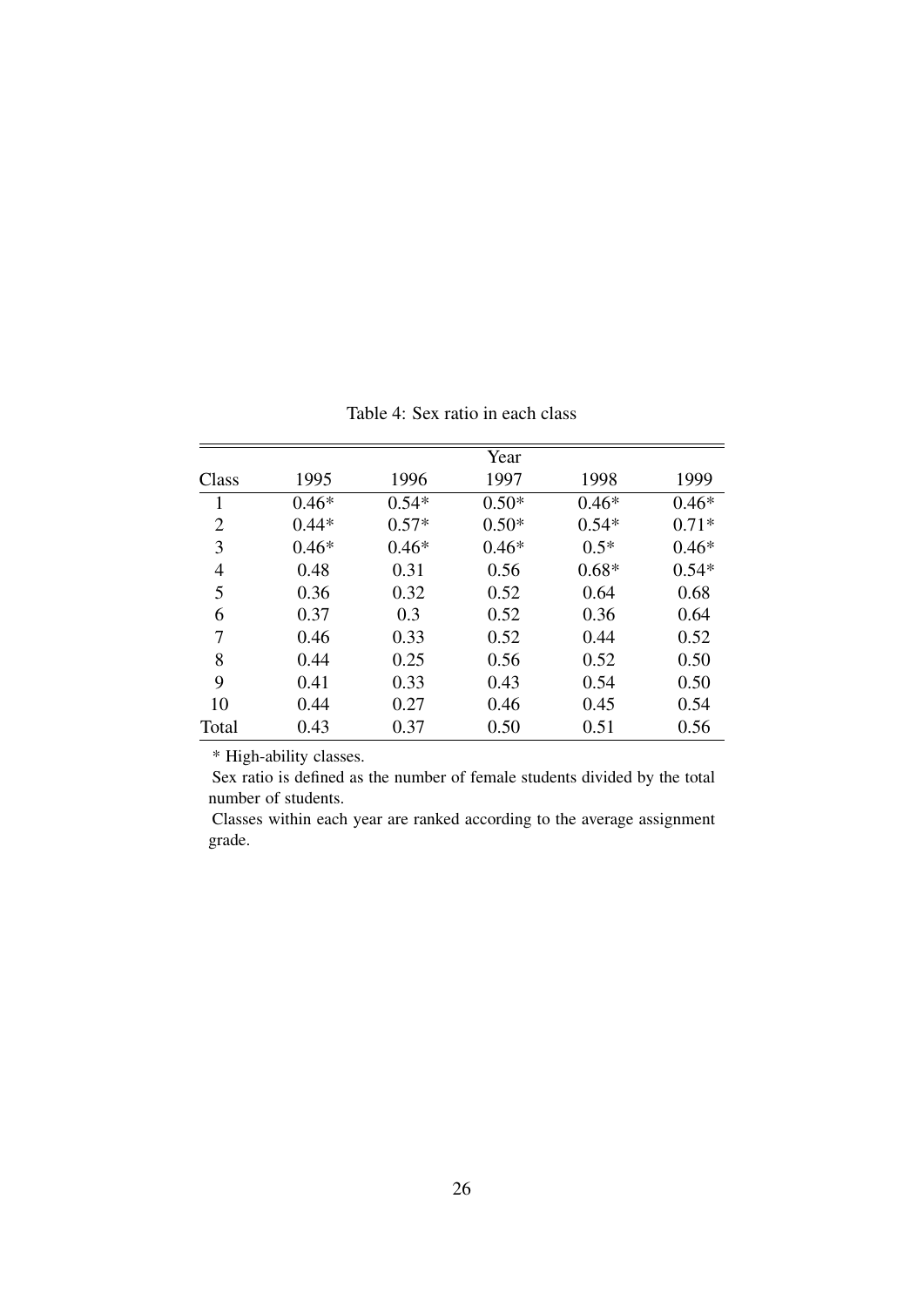|                       | Mean     | <b>Standard Deviation</b> |
|-----------------------|----------|---------------------------|
| Ratio living in       | 0.951    | 0.0472                    |
| the capital region    |          |                           |
| Ratio from a school   | 0.907    | 0.0553                    |
| in the capital region |          |                           |
| Sex ratio             | 0.494    | 0.0982                    |
| Class size            | 27.341   | 1.5018                    |
| Age                   | 15.986   | 0.1481                    |
| Standardized exam     | 8.066    | 0.6356                    |
| in Icelandic          |          |                           |
| Standardized exam     |          |                           |
| in Math               | 8.206    | 0.9097                    |
| Standardized exam     |          |                           |
| in Danish             | 8.434    | 0.8057                    |
| Standardized exam     |          |                           |
| in English            | 8.379    | 0.7749                    |
| School grade          |          |                           |
| in Icelandic          | 8.377    | 0.6377                    |
| School grade          |          |                           |
| in Math               | 8.613    | 0.7341                    |
| School grade          |          |                           |
| in Danish             | 8.588    | 0.7101                    |
| School grade          |          |                           |
| in English            | 8.685    | 0.6307                    |
| Assignment grade      | 8.428    | 0.3064                    |
| Normalized            | $-0.027$ | 0.2543                    |
| assignment grade      |          |                           |
| Year grade            | 7.478    | 1.2566                    |
| Normalized            | 0.280    | 1.0328                    |
| year grade            |          |                           |
| Spring exam result    | 6.955    | 1.3025                    |
| Normalized            | 0.223    | 0.7901                    |
| spring exam result    |          |                           |
| Class type            | 0.467    | 0.4992                    |
| $(high-ability = 1)$  |          |                           |
| Over threshold        | 0.504    | 0.4992                    |

#### Table 5: Descriptive Statistics  $+/- 5$  Discontinuity Sample

Notes: Number of observations in the discontinuity sample is 723. Sex ratio is defined as the number of female students divided by the total number og students.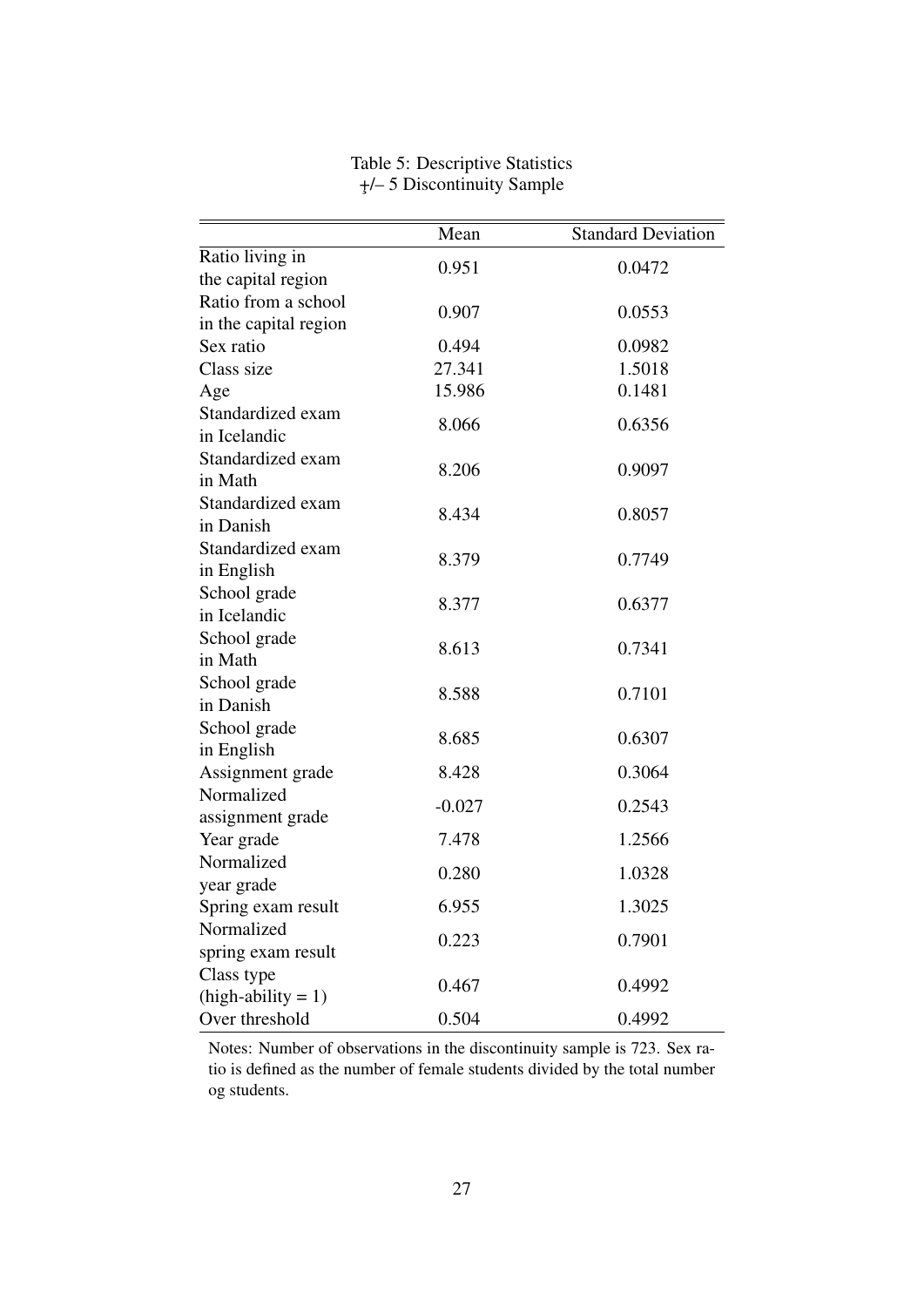|                       | Mean           | <b>Standard Deviation</b> |
|-----------------------|----------------|---------------------------|
| Ratio living in       |                |                           |
| the capital region    | 0.954          | 0.0460                    |
| Ratio from a school   |                |                           |
| in the capital region | 0.908          | 0.0545                    |
| Sex ratio             | 0.476          | 0.1021                    |
| Class size            | 27.089         | 1.4899                    |
| Age                   | 16.009         | 0.2140                    |
| Standardized exam     |                |                           |
| in Icelandic          | 7.659          | 1.3931                    |
| Standardized exam     | 7.747          | 1.6116                    |
| in Math               |                |                           |
| Standardized exam     | 7.962          | 1.5553                    |
| in Danish             |                |                           |
| Standardized exam     | 8.077          | 1.4468                    |
| in English            |                |                           |
| School grade          | 7.977          | 1.4047                    |
| in Icelandic          |                |                           |
| School grade          | 8.133          | 1.5312                    |
| in Math               |                |                           |
| School grade          | 8.079          | 1.5445                    |
| in Danish             |                |                           |
| School grade          | 8.340          | 1.4175                    |
| in English            |                |                           |
| Assignment grade      | 8.007          | 1.2915                    |
| Normalized            | $-0.364$       | 1.0043                    |
| assignment grade      |                |                           |
| Year grade            | 7.112          | 1.6338                    |
| Normalized            | $\overline{0}$ | 1.3409                    |
| year grade            |                |                           |
| Spring exam result    | 6.556          | 1.6852                    |
| Normalized            | $\overline{0}$ | 0.9985                    |
| spring exam result    |                |                           |
| Class type            | 0.340          | 0.4770                    |
| $(high-ability = 1)$  |                |                           |
| Over threshold        | 0.365          | 0.4816                    |

#### Table 6: Descriptive Statistics Full Sample

Notes: Number of observations in the full sample is 1352. Sex ratio is defined as the number of female students divided by the total number og students.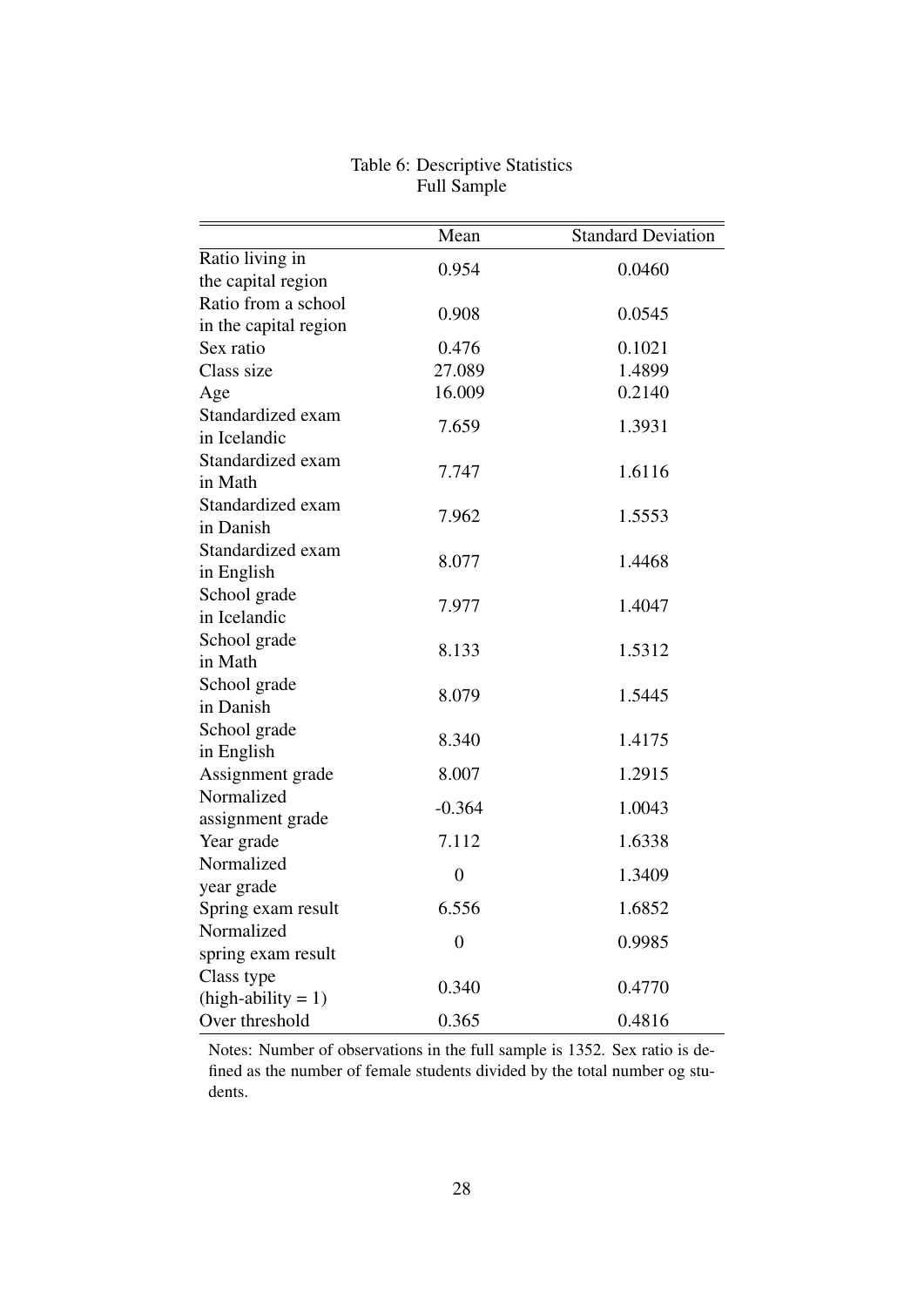

Figure 1: Probability of being assigned to a high-ability class in 1995-1999 as a function of normalized assignment grade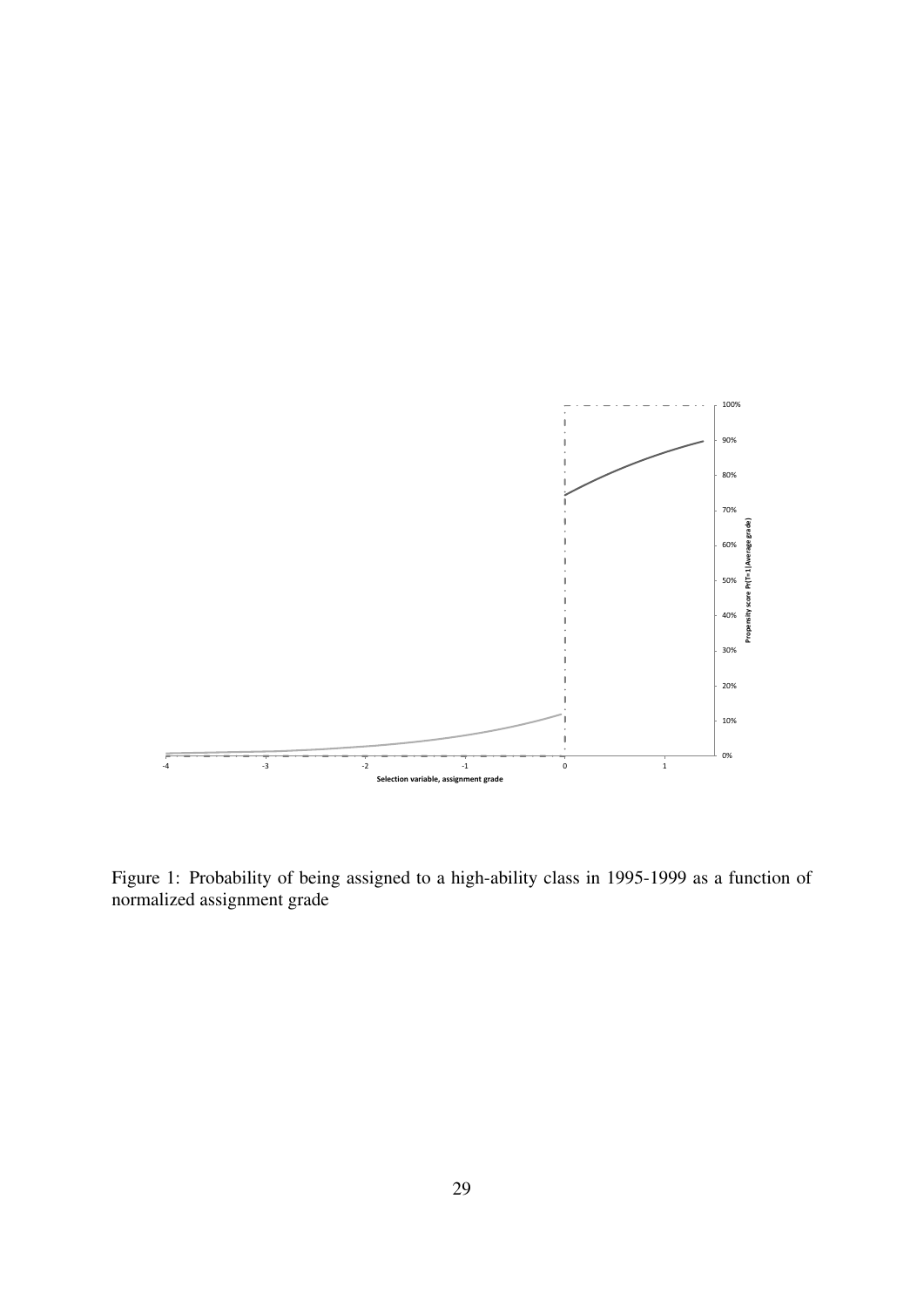

Figure 2: Spring exam results as a function of assignment grade in 1995-1999, using binned local averages

Assignment grade is binned so that all grades between x and y were assigned the assignment grade of  $x+y$  and so between u and  $\infty$  were assigned the assignment grade of  $y+z$  and so forth  $\frac{+y}{2}$ , grades between y and z were assigned the assignment grade of  $\frac{y+z}{2}$ , and so forth.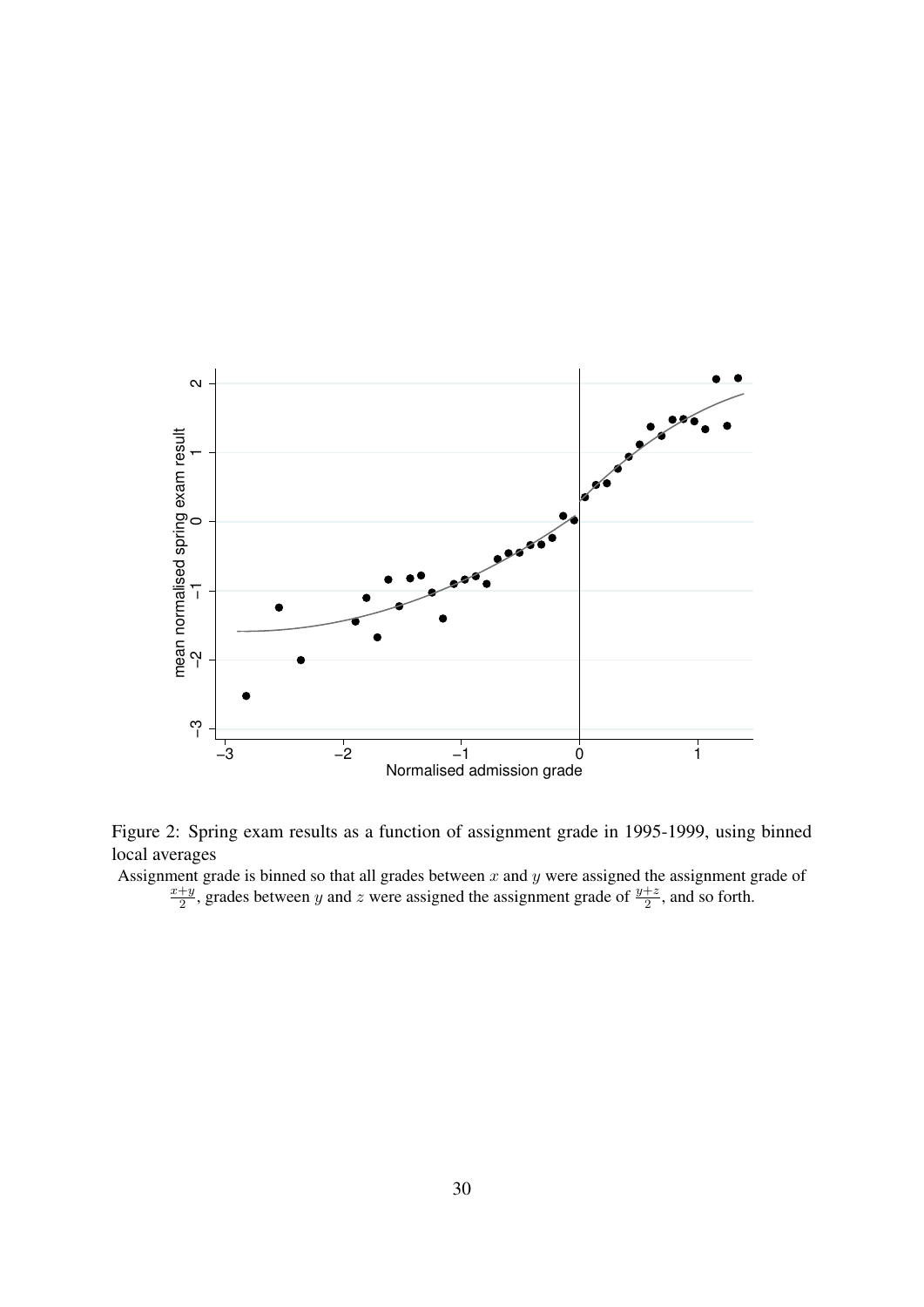

Figure 3: Year grade results as a function of assignment grade in 1995-1999, using binned local averages

Assignment grade is binned so that all grades between x and y were assigned the assignment grade of  $x+y$  and so between u and  $\infty$  were assigned the assignment grade of  $y+z$  and so forth  $\frac{+y}{2}$ , grades between y and z were assigned the assignment grade of  $\frac{y+z}{2}$ , and so forth.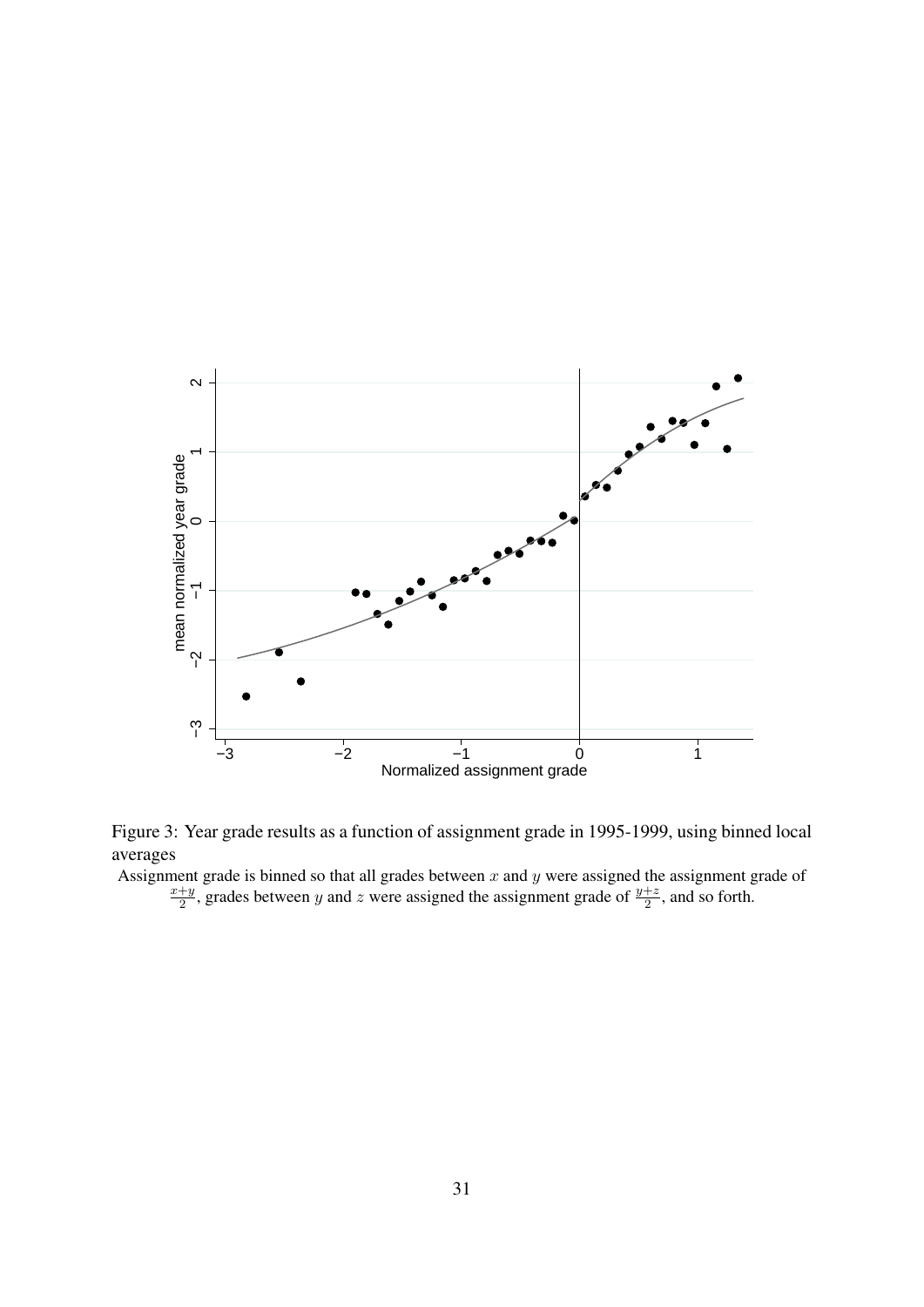|                        |         | Normal classes          |                                    | <b>HA</b> classes |
|------------------------|---------|-------------------------|------------------------------------|-------------------|
|                        | results | Spring exam Year grades | Spring exam Year grades<br>results |                   |
| Discontinuity samples: |         |                         |                                    |                   |
| $10\,\%$               | $-0.22$ | $-0.19$                 | 0.61                               | 0.54              |
| $5\%$                  | 0.00    | 0.02                    | 0.47                               | 0.43              |
| $-2.5\ \%$             | 0.07    | 0.05                    | 0.41                               | 0.37              |
| $1\,\%$                | 0.03    | 0.06                    | 0.42                               | 0.36              |
| $-0.5\%$               | 0.20    | 0.24                    | 0.39                               | 0.33              |

Table 7: Comparison of outcomes for discontinuity samples in HA and normal classes

Note: The full sample includes 1352 observations. The  $+/-10$  % sample includes all observations that are in the range of  $[-1.0, 1.0]$  of the transformed assignment grade,  $a_{itc} - s_t$ , and there are 1158 such observations. The  $+/- 5$ % sample includes all observations that are in the range of  $[-0.5, 0.5]$  of the transformed assignment grade and there are 723 such observations. The  $+/-2.5$ % sample includes all observations that are in the range of  $[-0.25, 0.25]$  of the transformed assignment grade and there are 431 such observations. The  $+/-1$ sample includes all observations that are in the range of [−0.01, 0.01] of the transformed assignment grade and there are 146 such observations. The  $+/-0.5$ % sample includes all observations that are in the range of [−0.05, 0.05] % of the transformed assignment grade and there are 77 such observations.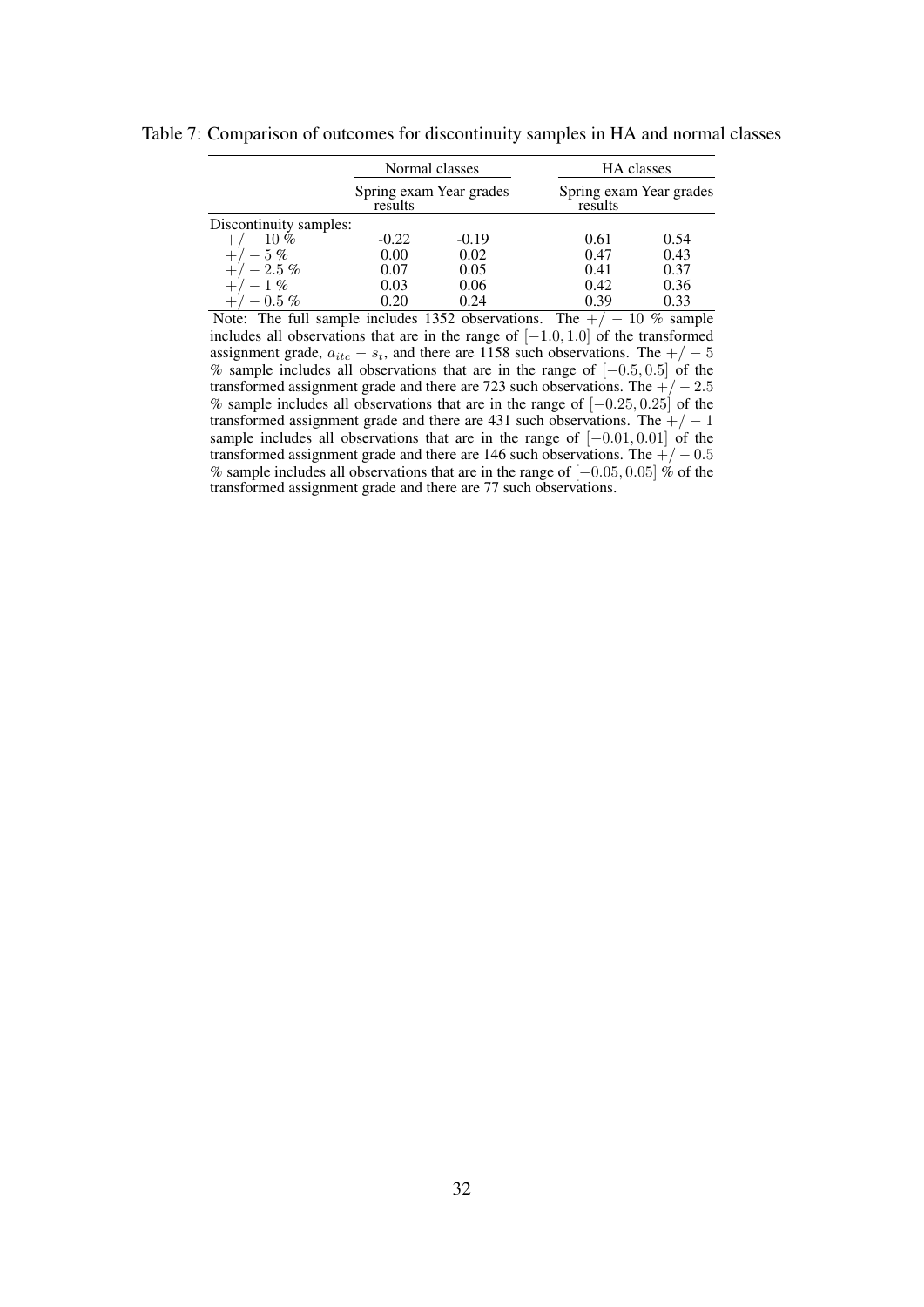|                                                                                                                                                                                  | $0.367***$    | $0.246***$    | $0.224**$     | 0.306                   | 0.290         | $0.213**$   | 0.290              | 0.273               | $0.185*$             | 0.549                | $0.327***$                            | 0.279                          |
|----------------------------------------------------------------------------------------------------------------------------------------------------------------------------------|---------------|---------------|---------------|-------------------------|---------------|-------------|--------------------|---------------------|----------------------|----------------------|---------------------------------------|--------------------------------|
| Spring exam result                                                                                                                                                               | (0.0936)      | (0.0930)      | (0.1033)      | (0.1897)                | (0.1897)      | (0.0988)    | (0.1818)           | (0.1811)            |                      | (0.6245)             | (0.0891)                              | (0.1969)                       |
|                                                                                                                                                                                  | $0.305***$    | $0.235***$    | 1***<br>0.224 | $0.312*$                | $0.312*$      | $0.221***$  | $0.303*$           | $0.304*$            | $(0.995)$<br>0.184*  | 0.084                | $0.276***$                            | 0.312                          |
| Year grade                                                                                                                                                                       | (0.0773)      | (0.0796)      | (0.0868)      | (0.1706)                | (0.1777)      | (0.0856)    |                    | $(0.1769)$<br>+/- 5 |                      |                      | $\frac{\text{(0.0764)}}{\text{Full}}$ | $(0.1879)$<br>+/- 5            |
| Sample                                                                                                                                                                           | Full          | Full          | 旵             | $-/-$                   | $5 - 7 +$     | $\rm{Full}$ | $(0.1695)$<br>+/-5 |                     | $(0.1845)$<br>+/- 10 | $(0.5569)$<br>+/-2.5 |                                       |                                |
| Tranformed assignment                                                                                                                                                            | First         | Second        | $\rm Tnird$   | First                   | Second        | Third       | First              | Second              | Second               | Second               | First                                 | First                          |
| grade polynomial                                                                                                                                                                 |               |               |               |                         |               |             |                    |                     |                      |                      |                                       |                                |
| Controls                                                                                                                                                                         | $\frac{c}{Z}$ | $\frac{1}{2}$ |               | $\mathsf{\Sigma}^\circ$ | $\frac{1}{2}$ | Yes         | Yes                | Yes                 | $\tilde{\mathsf{z}}$ | $\mathsf{z}^{\circ}$ | $\mathsf{\Sigma}^{\circ}$             | $\stackrel{\circ}{\mathsf{z}}$ |
| Notes: Standard errors are clustered at the class level and are within parentheses. Each entry is separate regression. The full sample includes 1290 observations. The           |               |               |               |                         |               |             |                    |                     |                      |                      |                                       |                                |
| +/ - 5 sample includes all observations that are in the range of $[-0.5, 0.5]$ of the transformed assignment grade, $a_{itc}$ - $s_t$ , and there are 712 such observations. The |               |               |               |                         |               |             |                    |                     |                      |                      |                                       |                                |
|                                                                                                                                                                                  |               |               |               |                         |               |             |                    |                     |                      |                      |                                       |                                |

Table 8: Instrumental variables estimates Table 8: Instrumental variables estimates  $+/-$  5 sample includes all observations that are in the range of  $[-0.5, 0.5]$  of the transformed assignment grade,  $a_{ttc} - s_t$ , and there are 712 such observations. The  $+/-$  10 sample includes all observations that are in  $+/-$  -10 sample includes all observations that are in the range of [−1, 1] of the transformed assignment grade and there are 1136 such observations. The +/ - 2.5 sample includes all observations that are in the range of [−0.25, 0.25] of the transformed assignment grade and there are 422 such observations. \*\*\* Significant at the 1 percent level. \*\*\* Significant at the 5 percent level. \* Significant at the 10 percent level. \*\*\* Significant at the 1 percent level. \*\* Significant at the 5 percent level. \* Significant at the 10 percent level.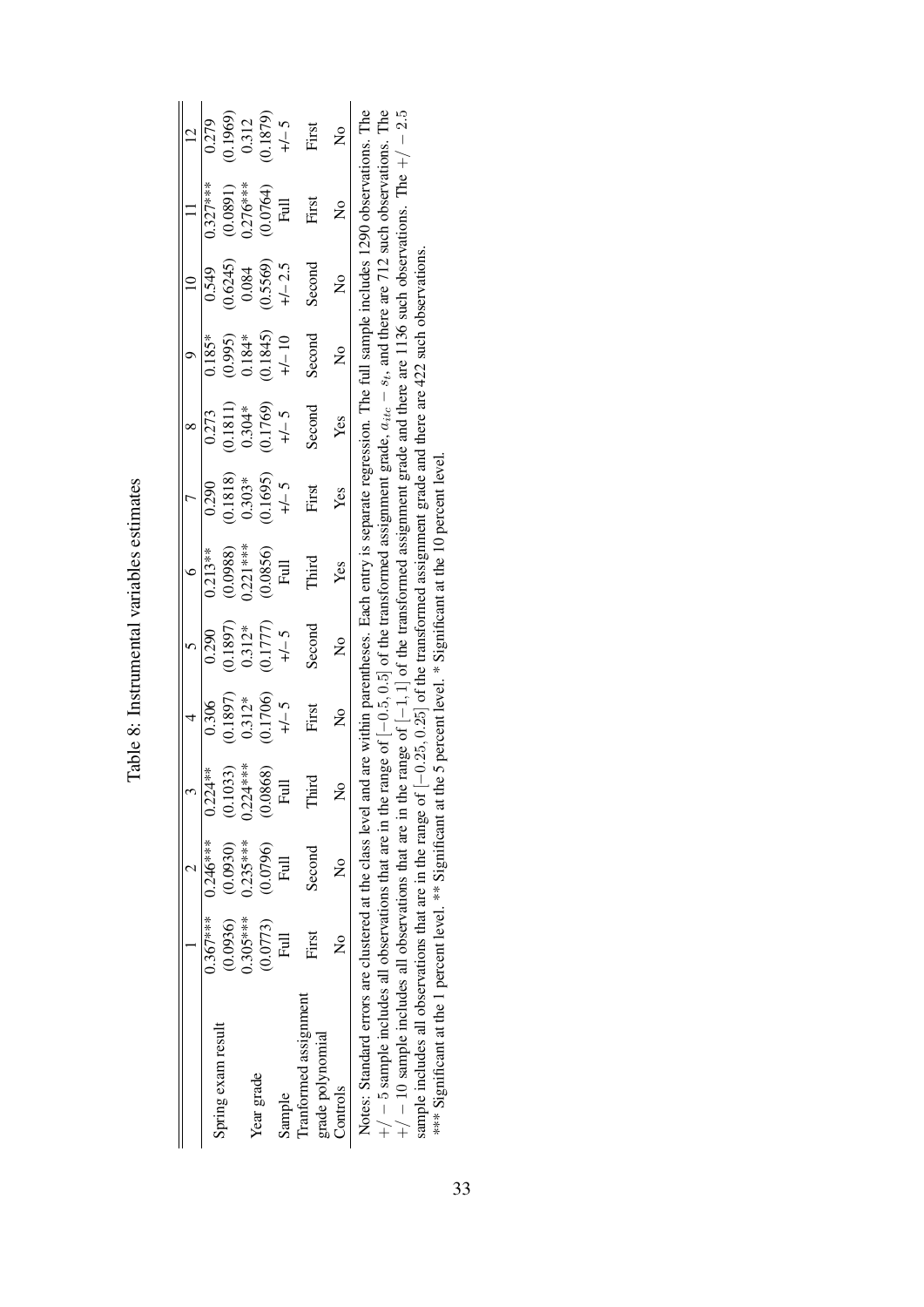|                        |         | Class type   |
|------------------------|---------|--------------|
|                        | Normal  | High-ability |
|                        | 0.46    | 0.51         |
| Sex ratio              | (0.11)  | (0.07)       |
|                        | 16.03   | 15.97        |
| Average age            | (0.24)  | (0.16)       |
| Class size             | 26.72   | 27.83        |
|                        | (1.44)  | (0.5)        |
| Ratio living in        | 0.96    | 0.95         |
| the capital region     | (0.20)  | (0.22)       |
| Ratio from a school    | 0.91    | 0.90         |
| in the capital region  | (0.28)  | (0.30)       |
| Assignment             | 7.61    | 8.73         |
| grade                  | (1.33)  | (0.80)       |
| Normalized assignment  | $-0.68$ | 0.23         |
| grade                  | (0.98)  | (0.75)       |
| Spring exam            | 6.01    | 7.59         |
| result                 | (1.57)  | (1.36)       |
| Normalized spring exam | $-0.33$ | 0.62         |
| result                 | (0.93)  | (0.81)       |
|                        | 6.65    | 7.99         |
| Year grade             | (1.59)  | (1.30)       |
| Normalized             | $-0.29$ | 0.54         |
| year grade             | (0.97)  | (0.80)       |

Table 9: Average characteristics of students in normal and high-ability classes